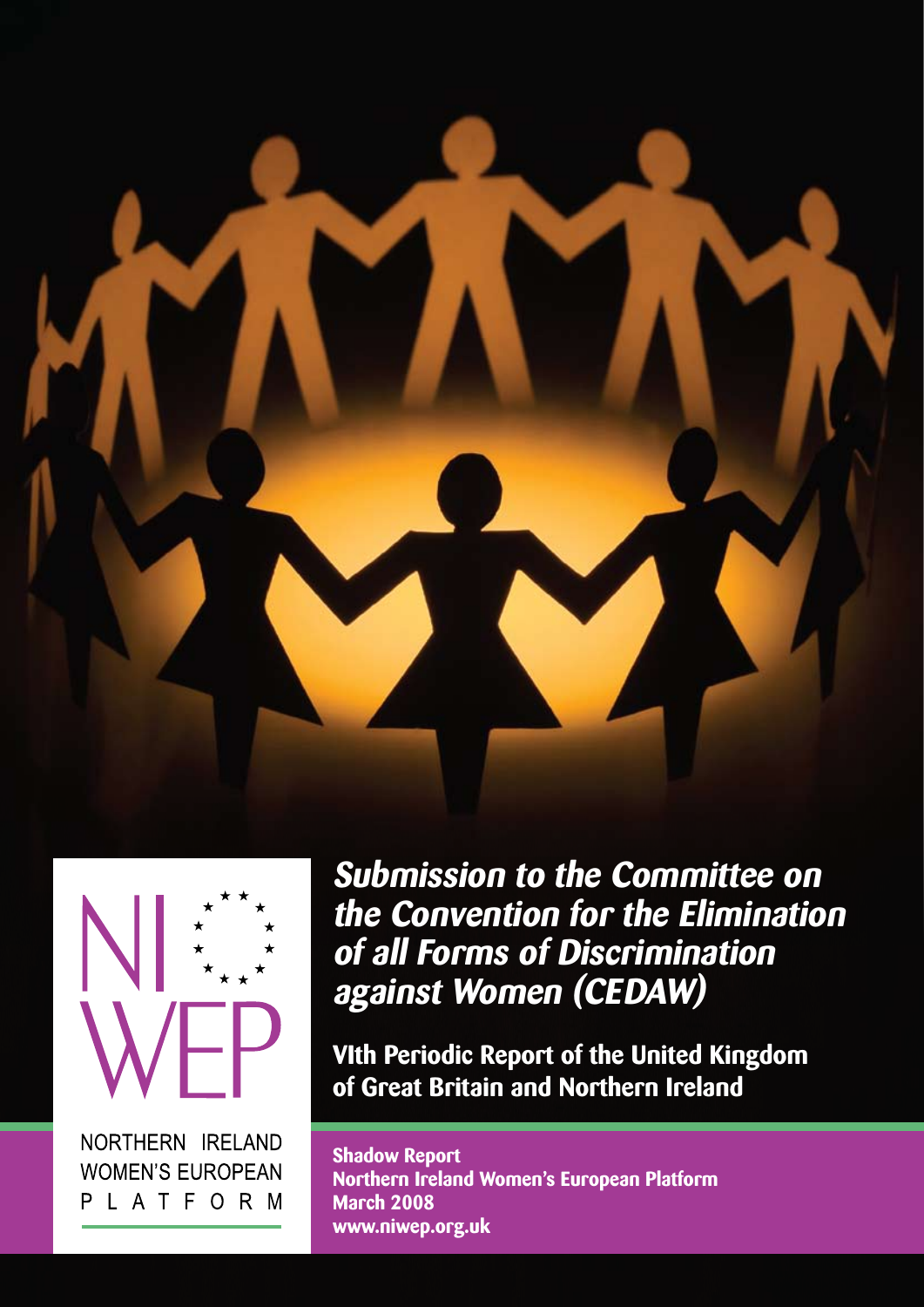



#### NORTHERN IRELAND **WOMEN'S EUROPEAN** PLATFORM

## Thanks...

*The Platform would like to take this opportunity to thank and acknowledge the organisations that took part in consultations and provided information for this report.*

- **•**  Age Concern Northern Ireland
- **•**  Alliance Party Northern Ireland
- **Children's Law Centre**
- Committee on the Administration of Justice
- **Democratic Dialogue**
- **•**  Equality Commission Northern Ireland
- **Family Planning Association in** Northern Ireland
- Foyle Rural Women's Network
- Foyle Women's Network
- **Homestart Supporting Families**
- **Northern Ireland Anti Poverty** Network
- **Northern Ireland Irish Congress** of Trade Unions
- **•**  Northern Ireland Human Rights Commission
- **NI Women's Aid Federation**
- **NI Women's Aid Coleraine**
- **Save the Children Northern** Ireland
- **Women's Support Network**
- **Women's Resource and** Development Agency
- **Women into Politics**
- **Women's Support Network**
- **NI Rural Women's Network**
- **•**  Women's Forum
- Youth Action Northern Ireland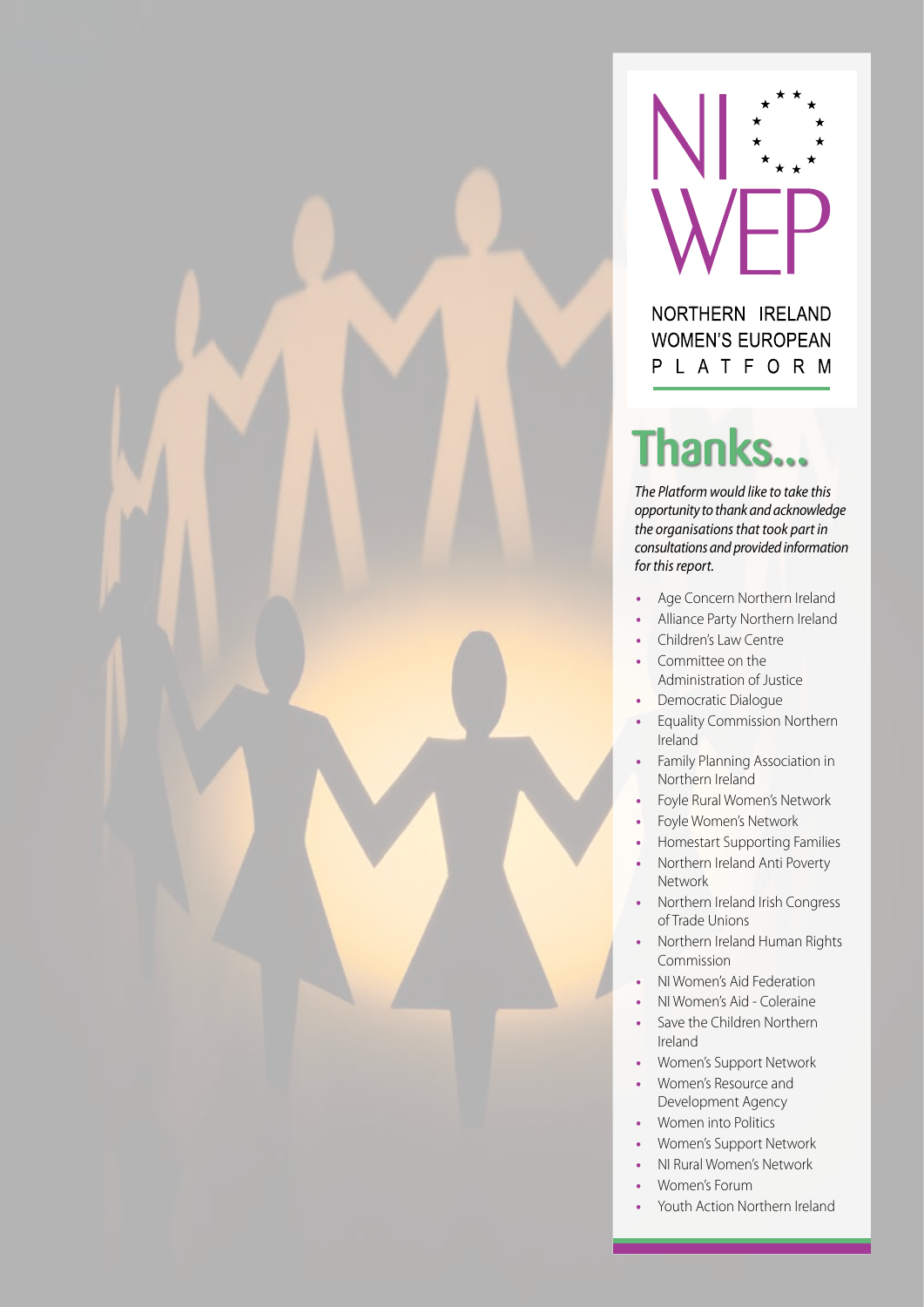



## About NIWEP Contents...

#### *The Northern Ireland Women's European Platform is an umbrella body of groups with a primary interest in matters of importance to women.*

It has a membership of national and local organisations and generalist and specific bodies. NIWEP aims to facilitate and increase women's contribution to the social, economic and political agendas both domestically and internationally. The organisation was established in 1988. It takes action at a strategic level, ensuring that women in Northern Ireland participate in and contribute to the debate of women's concerns integrating domestic, European and international agendas. NIWEP facilitates participation in networking, information sharing and policy development.

The main aims of the Platform are:

- **•** To ensure that the women in Northern Ireland have a platform through which their concerns can be expressed and through which they can help shape and develop social, economic and political policies at a local, national, European and international level;
- **•** To ensure that women in Northern Ireland understand the work of the United Nations, the European Union and national and local government in formulating gender equality policy and legislation through training and information;
- **•** To consult with women at a local level and to prepare recommendations for debate and discussion with government and other institutions and statutory agencies at local, national, European and international level.

In 1999 as part of the international agenda the Platform applied for, and was awarded, Special United Nations Consultative Status by the Economic Social Council (ECOSOC) which gives the organisation the opportunity to attend and contribute to debates on critical issues at the United Nations. NIWEP is the only NGO in Northern Ireland to hold this status.

Northern Ireland Women's European Platform 58 Howard Street Belfast BT1 6PJ e-mail: **niwep@btconnect.com** web: **www.niwep.org.uk**

#### **Article 1**

*Discrimination against Women*

#### **Article 2 - 4**

*Obligations to Eliminate Discrimination; Development and Advancement of Women; Acceleration of Equality between Women and Men*

- **Impact of devolution in Northern** Ireland
- **•**  Application of UN Security Council Resolution 1325 - Women, Peace and Security
- **Implementation of the Gender** Equality Strategy
- Sustainability and Support for the Women's Sector in Northern Ireland
- **Impact of Northern Ireland Equality** legislation Section 75
- **Failure to Integrate Equality Strategies**
- **Delay in Single Equality Act Northern** Ireland
- **•**  Northern Ireland Administrative Structure

#### **Article 5**

*Sex Role Stereotyping and Prejudice*

#### **Article 6**

*Prevention of trafficking in women and exploitation of women through prostitution*

- Prostitution in Northern Ireland
- **•**  Human Trafficking

#### **Article 7**

*Elimination of discrimination against women in politics and public life*

- **•**  Electoral Politics
- **•**  Women and Public Bodies in Northern Ireland

#### **Article 8**

#### *International representation and participation*

- **•**  NI Government Officials attending the United Nations
- **The Involvement of Northern Ireland** Women in International Work on Conflict Prevention and Resolution

#### **Article 10**

#### *Elimination of discrimination against women in the field of education*

**•**  Subject Choice and Careers Guidance

- **•**  Tackling Inequality through Education
- **•**  School Age and Young Mothers in Northern Ireland
- **Sex Education in Northern Ireland**
- **•**  Education and Employment for Women in a Post Conflict Society
- **Restrictions on Student Numbers in** Northern Ireland Universities

#### **Article 11**

#### *Elimination of discrimination against women in the field of employment*

- **•**  Working Parents
- **•**  Lone Parents and Employment
- **•**  Work-Life Balance
- **•**  Childcare
- Low and Unequal Pay

#### **Article 12**

#### *Elimination of discrimination against women in the field of health*<sup>1</sup>

- **•**  Reproductive Rights for Women in Northern Ireland
- **•**  Teenage Pregnancy in Northern Ireland
- **•**  Mental Health

#### **Article 13**

*Elimination of discrimination against women in economic, social & cultural life*

- **•**  Women and Pensions
- **•**  Women and Poverty

#### **Article 14**

#### *Elimination of discrimination against rural women*

**•**  Rural women in Northern Ireland

#### **Article 15**

#### *Equality before the law and civil matters*

- **•**  Judicial Appointments in Northern Ireland
- **•**  Gender Issues Relating to the Police Service for Northern Ireland
- **•**  Women detained in Northern Ireland

#### **General Recommendation 19 of the CEDAW Committee**

- **•**  Violence against Women
- **•**  Rights of girls and young women to be free from violence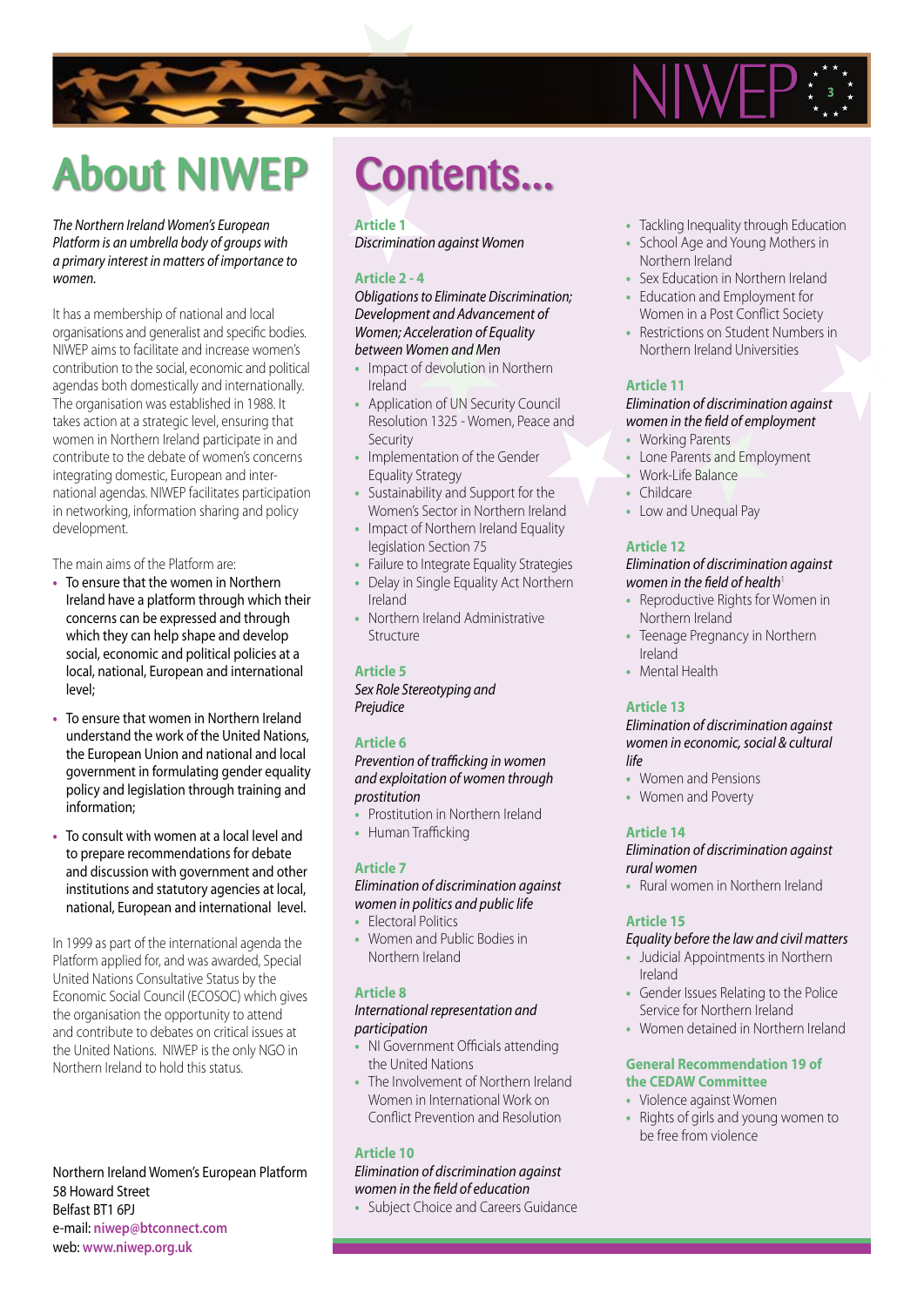



### NORTHERN IRELAND **WOMEN'S EUROPEAN** LATFORM

*This report presents an analysis of women's position in Northern Ireland in relation to specific articles contained in the CEDAW Convention. Specific questions are included at the end of each of the Articles.* 

It begins by providing a summary update on progress made in relation to a number of the recommendations made by the CEDAW Committee following its last examination of the UK.

The Committee commended the government's commitment to mainstreaming, stressing that this should be monitored and evaluated, and that the legislative provisions for maintaining equality for women in Northern Ireland be extended to the rest of the UK. However there has been no rigorous evaluation of mainstreaming. Furthermore as outlined in the section covering Articles 2 - 4, experience in Northern Ireland suggests that while the mainstreaming measure has much potential, it has not been effectively implemented. Indeed, it has tended to result in the development of gender neutral policies which disadvantage women.

The Committee expressed concern that protection of women's human rights would be uneven across the devolved regions of the United Kingdom, and this has proven to be the case, with a number of examples of women in Northern Ireland not benefiting

# Introduction

from a number of equality and social policy measures introduced in other parts of the UK **(Section on Articles 2 - 4 - Pages 5 - 7)**

The Committee made a number of recommendations regarding increasing the number and percentage of women in public and political life, in the judiciary and in the professions. In Northern Ireland there has been little/no progress in this respect, with the number of women in electoral politics and political life remaining virtually unchanged. While targets have existed for many years in respect of public appointments, these have not been met, nor have initiatives been introduced to ensure that they are. **(Section on Article 7 Pages 10 - 11)**

The Committee recommended actions to reduce the pay gap. Little progress has been made. Women also continue to be over represented in the lowest paid occupations. **(Section on Article 11 Page 16)**

The Committee expressed concern about levels of teenage conception and high rates of sexually transmitted diseases. It recommended a range of measures. In Northern Ireland there has been a failure to address these issues with continuing problems around sex education and access to contraception and sexual health advice. **(Section on Articles 10 and Article 12 Pages 12 - 13, 17 - 18)**

The Committee expressed concern at the failure to extend the 1967 Abortion Act to Northern Ireland, and recommended that government initiate a process of reform in Northern Ireland in relation to abortion law. This has not happened. **(Section on Article 12 Pages 17 - 18)**

The Committee expressed concern about the absence of a national strategy on violence against women and made a number of recommendations in this respect. There has been no development in this area. Policy developments in Northern Ireland have been extremely limited and have been largely confined to domestic violence. **(Section on General Recommendation 19 Pages 22 - 23)**

The Committee expressed concern about the treatment of women within the criminal justice system and commented specifically on the treatment of young female offenders in Northern Ireland. These issues continue to cause grave concern and in addition recent research has highlighted serious issues relating to women detained in Northern Ireland. **(Section on Article 15 Page 21)**

The Committee raised issues relating to the situation of older women - including vulnerability to poverty and poorer pension entitlement than men. Women continue to be disadvantaged with respect to pensions. **(Section on Article 13 Page 19)**

The Committee requested that government include in its Sixth Report comprehensive discussion of measures taken to alleviate women's poverty. As highlighted throughout this shadow report, women in Northern Ireland continue to experience poverty, and policy in many respects lags behind that in other parts of the UK **(Section on Articles 11 and Article 13 Pages 14 - 16, 19)**

*Dr Ann Marie Gray,* Northern Ireland Women's European Platform, March 2008

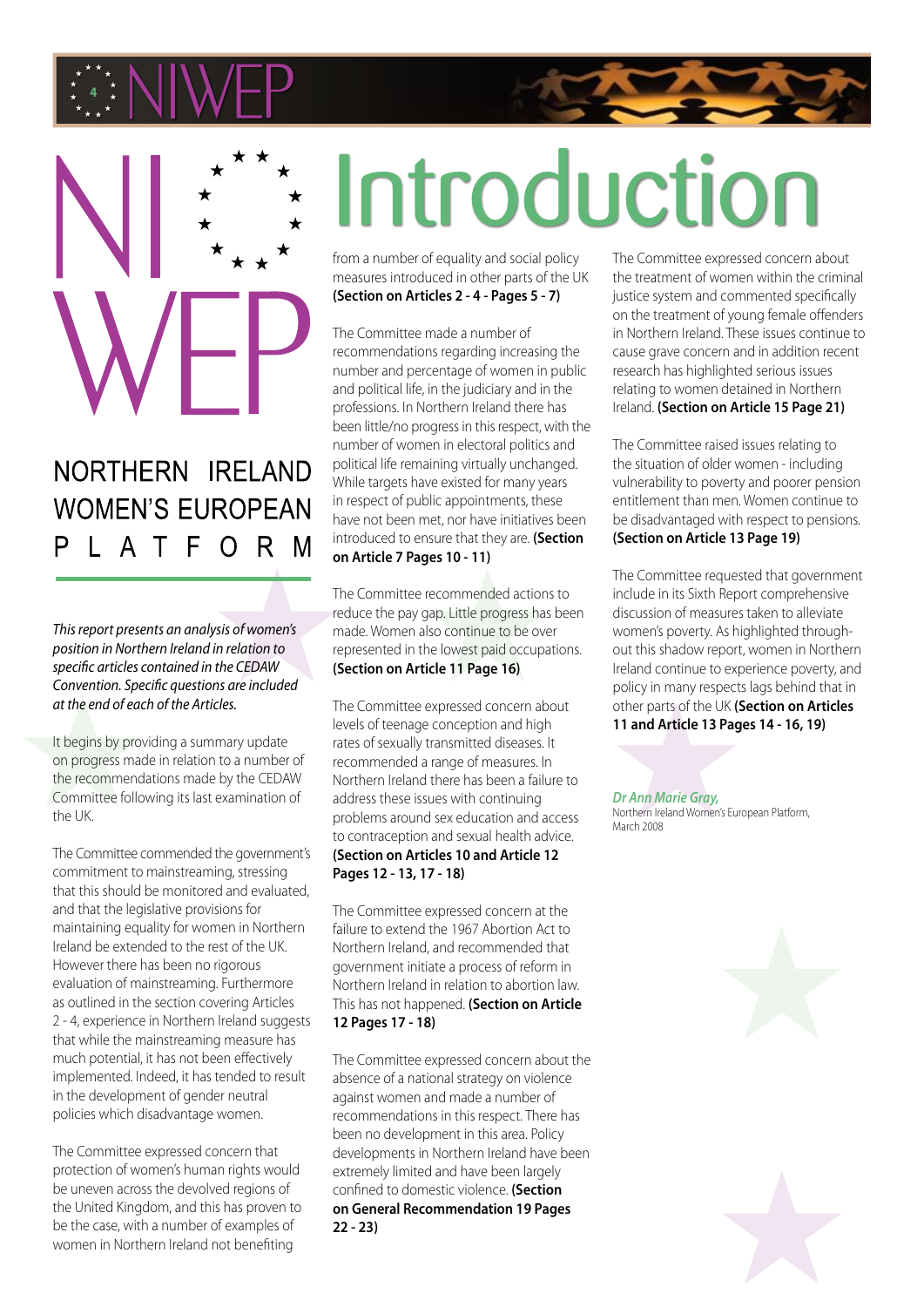

| Northern Ireland<br><i><b>Issue</b></i> | Article 1<br>Obligations to Eliminate Discrimination; Development and Advancement of Women;<br>Acceleration of Equality between Women and Men                                                                                             |
|-----------------------------------------|-------------------------------------------------------------------------------------------------------------------------------------------------------------------------------------------------------------------------------------------|
| <b>Discrimination</b>                   | • The definition of discrimination in Northern Ireland law covers both direct and indirect discrimination                                                                                                                                 |
|                                         | <b>Recommendation:</b> that Government takes account of the need to address direct and indirect<br>discrimination against women, as well as promoting equality of opportunity for women in the<br>forthcoming single equality legislation |

| Northern Ireland<br><b>Issue</b>                                                                                 | Articles 2 - 4<br>Obligations to Eliminate Discrimination; Development and Advancement of Women;<br>Acceleration of Equality between Women and Men                                                                                                                                                                                                                                                                                                                                                                                                                                                                                                                                                                                                                                                                                                                                                                                                                                                                                                                                                                                                                                                                                                                                                                                                                                                                                                                                                                         |
|------------------------------------------------------------------------------------------------------------------|----------------------------------------------------------------------------------------------------------------------------------------------------------------------------------------------------------------------------------------------------------------------------------------------------------------------------------------------------------------------------------------------------------------------------------------------------------------------------------------------------------------------------------------------------------------------------------------------------------------------------------------------------------------------------------------------------------------------------------------------------------------------------------------------------------------------------------------------------------------------------------------------------------------------------------------------------------------------------------------------------------------------------------------------------------------------------------------------------------------------------------------------------------------------------------------------------------------------------------------------------------------------------------------------------------------------------------------------------------------------------------------------------------------------------------------------------------------------------------------------------------------------------|
| <b>Impact of Devolution</b>                                                                                      | • In its last report to the UK the Committee expressed concern that protection of women's human<br>rights would be uneven across the devolved regions of the United Kingdom, and this has proven<br>to be the case. For example, the UK report (paras 184-188) sets out a number of developments,<br>many of which do not apply to Northern Ireland. There is an increasing gap in relation to a number<br>of aspects of equality between women in Northern Ireland and in the rest of the UK. These include<br>public and political representation, lack of progress on the development of an integrated childcare<br>strategy and anti-poverty measures.                                                                                                                                                                                                                                                                                                                                                                                                                                                                                                                                                                                                                                                                                                                                                                                                                                                                 |
|                                                                                                                  | Recommendation: Government should take steps to ensure that devolution strengthens<br>women's rights. This requires action across a range of measures identified in this report including:<br>childcare; addressing gender segregation in the labour market; political representation; access to<br>reproductive health services.                                                                                                                                                                                                                                                                                                                                                                                                                                                                                                                                                                                                                                                                                                                                                                                                                                                                                                                                                                                                                                                                                                                                                                                          |
| <b>Application of the UN</b><br><b>Security Council Resolution</b><br>1325 - Women, Peace and<br><b>Security</b> | • As the UK Government has noted in its report to CEDAW, it has worked to promote UN Resolution<br>1325 internationally. However, the government has not met its obligations in relation to the<br>resolution in Northern Ireland. Women continue to be significantly under-represented in key<br>institutions, including many of those set up directly as a result of the peace negotiations. For<br>example, in relation to the Police Service for Northern Ireland, there has been an increase in the<br>number of women from 13% in 2002 to 20% in 2006, a figure which is still very low. Of the 61<br>officers working on a part-time basis, 60 are women. Women continue to be very under-represented<br>at senior level. The body which oversees policing in Northern Ireland, the Policing Board for<br>Northern Ireland, is a public body consisting of independent and political members. Of a total of<br>19 members only 4 are women. In April 2007 the UK government established a panel to carry out a<br>strategic review of parading in Northern Ireland (parades have been a source of tension and conflict<br>over many years). Of a seven member panel 6, including the chair, are men.<br>Recommendation: The UK Government needs to take urgent and appropriate action to ensure<br>that UN1325 is fully implemented in Northern Ireland. This should include consulting with<br>women and adopting measures to ensure that women's representation at all levels in decision<br>making is increased. |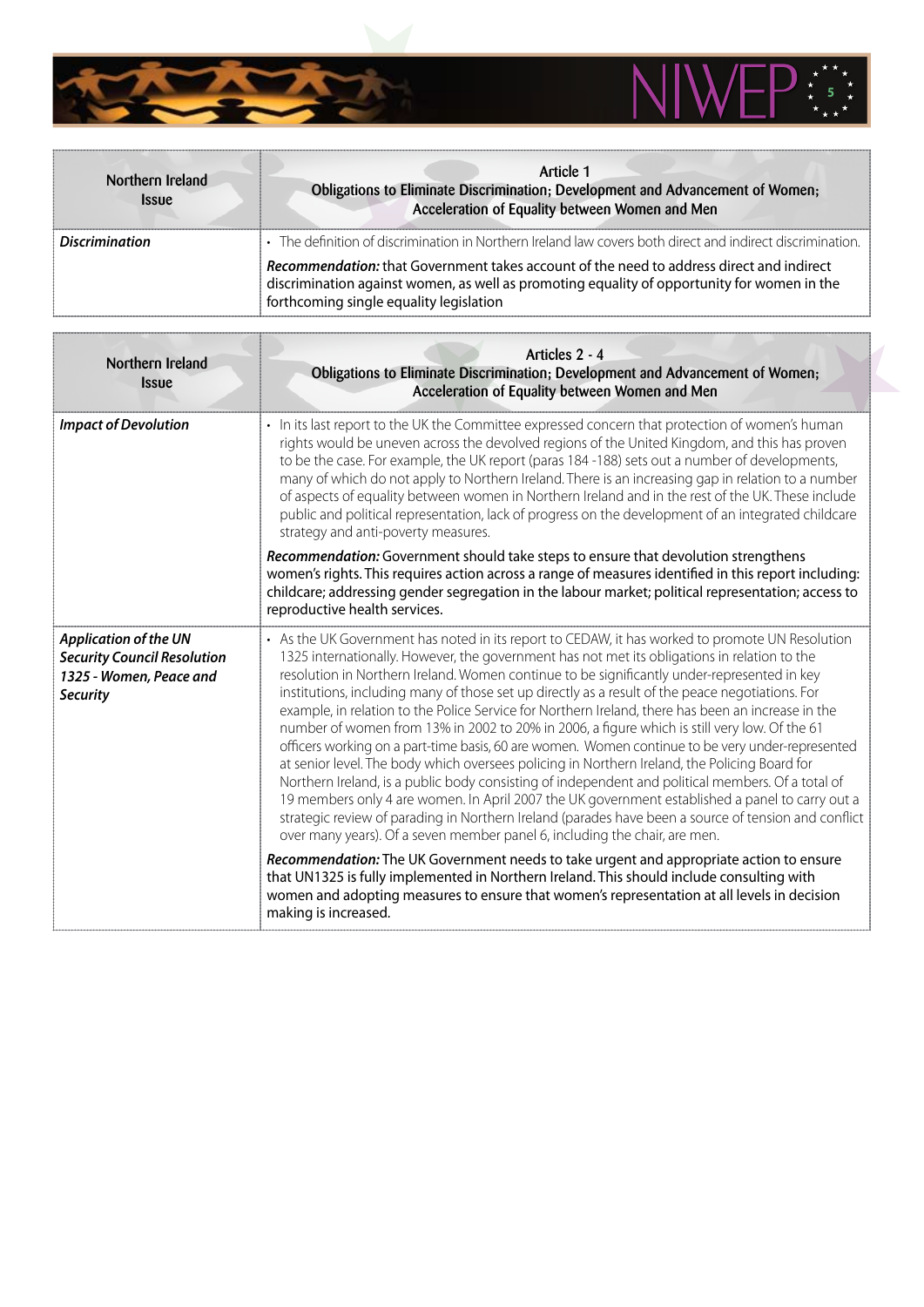



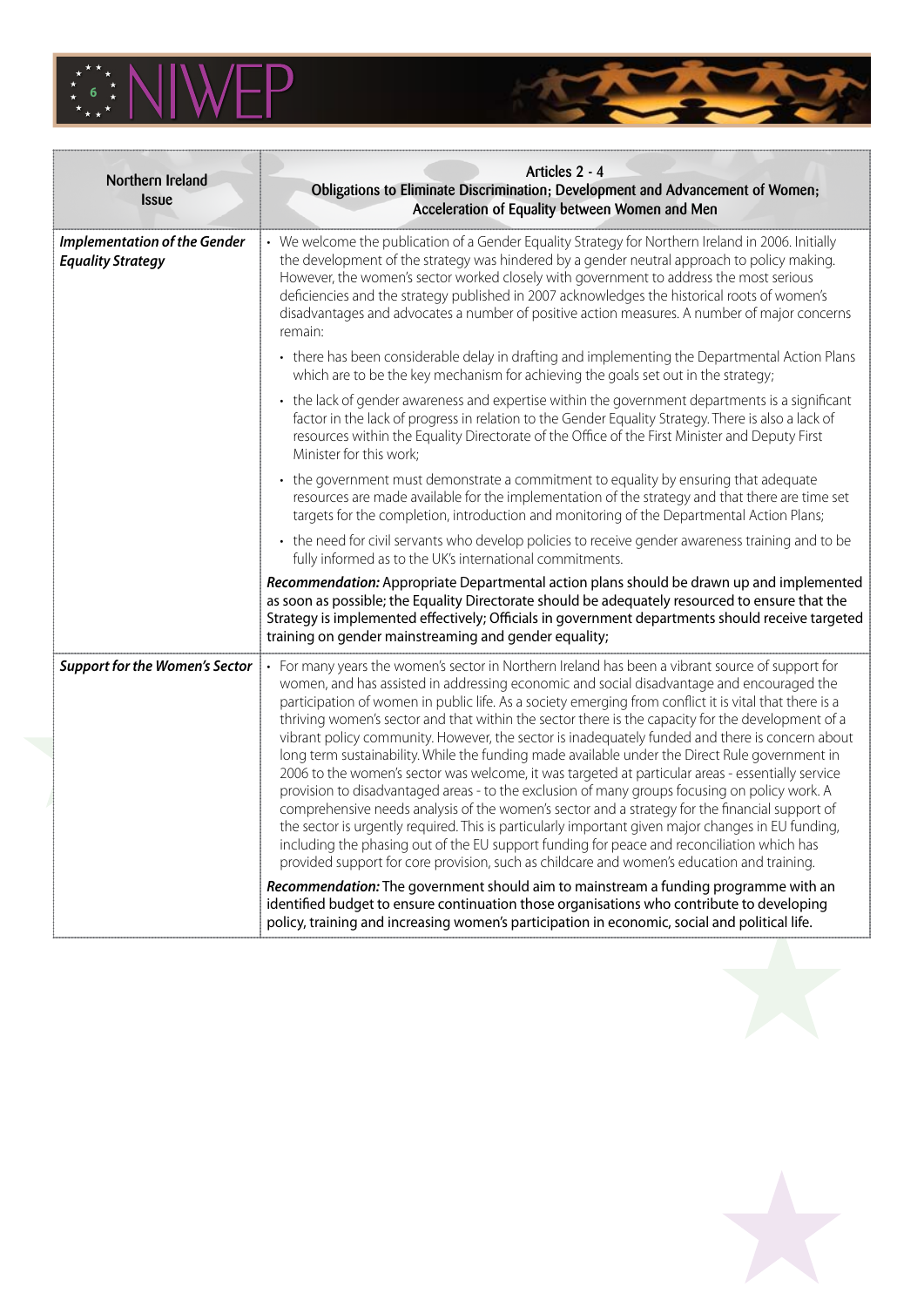

| Northern Ireland<br><b>Issue</b>                                              | Articles 2 - 4<br>Obligations to Eliminate Discrimination; Development and Advancement of Women;<br>Acceleration of Equality between Women and Men                                                                                                                                                                                                                                                                                                                                                                                                                                                                                                                                                                                                                                                                                                                                                                                                                                                                                                                                                              |
|-------------------------------------------------------------------------------|-----------------------------------------------------------------------------------------------------------------------------------------------------------------------------------------------------------------------------------------------------------------------------------------------------------------------------------------------------------------------------------------------------------------------------------------------------------------------------------------------------------------------------------------------------------------------------------------------------------------------------------------------------------------------------------------------------------------------------------------------------------------------------------------------------------------------------------------------------------------------------------------------------------------------------------------------------------------------------------------------------------------------------------------------------------------------------------------------------------------|
| <b>Impact of Section 75</b><br>of the Northern Ireland Act                    | • The Good Friday/Belfast Agreement included a radical proposal which required all public bodies to<br>promote equality of opportunity across a range of constituencies, including explicitly gender. The<br>subsequent Northern Ireland Act (Section 75) requires that detailed arrangements be put in place<br>to ensure that equality of opportunity is given due regard in all statutory policy formulation and<br>delivery. Policies must be subjected to an impact assessment to assure that equality is promoted<br>for women and men, people of differing religious and political affiliations, different racial or ethnic<br>backgrounds, different sexual orientations, different ages, different marital status, whether or not<br>they have dependants, and whether or not they have a disability. The experiences of disadvantage<br>and discrimination for women are compounded if they are disabled, of a different race, sexual<br>orientation or religion, hold different political opinions or have dependents, are young or old,<br>married or not, coupled with the legacy of the conflict. |
|                                                                               | • Effective implementation of Section 75 is a means to identify and seek to address these inequalities.<br>However, there has been a tendency for Section 75 to be interpreted by government departments<br>and other statutory bodies as a requirement to treat everyone equally, thus leading to gender<br>neutral policies which continue to disadvantage women. A five year review by the Equality<br>Commission for Northern Ireland concluded that Section 75 has the potential to be an effective<br>tool for achieving equality but that the performance of government departments needs to<br>improve <sup>2</sup><br>Recommendation: The Government should ensure that Section 75 legislation is not interpreted as<br>being about the promotion of gender neutral policy, and take steps to ensure that the legislation                                                                                                                                                                                                                                                                              |
|                                                                               | is properly and effectively used to bring about substantive equality for women.                                                                                                                                                                                                                                                                                                                                                                                                                                                                                                                                                                                                                                                                                                                                                                                                                                                                                                                                                                                                                                 |
| <b>Failure to Integrate Equality</b><br><b>Strategies in Northern Ireland</b> | We welcome the drawing up of a number of strategies aimed at tackling discrimination and<br>inequality in Northern Ireland - including an anti-poverty strategy, a gender equality strategy and a<br>sexual orientation strategy. It is disappointing however that these have been developed in isolation<br>and the opportunity has not been taken to effectively integrate them, reducing the potential<br>effectiveness of each.                                                                                                                                                                                                                                                                                                                                                                                                                                                                                                                                                                                                                                                                             |
| <b>Delay in Single Equality Act</b>                                           | • We are concerned about the delay in legislating for a Single Equality Act for Northern Ireland                                                                                                                                                                                                                                                                                                                                                                                                                                                                                                                                                                                                                                                                                                                                                                                                                                                                                                                                                                                                                |
| <b>Efficiency of Administrative</b><br>structures                             | • The structure of the NI government is not conducive to promoting gender equality. Gender<br>Equality is one of a substantive set of responsibilities (which also include age, disability, sexual<br>orientation, and EU Affairs) carried by the Committee of the Office of the First Minister and Deputy<br>First Minister. There needs to be a committee or sub-committee specifically devoted to gender<br>equality to ensure that it does not continue to be neglected.                                                                                                                                                                                                                                                                                                                                                                                                                                                                                                                                                                                                                                    |

**THE REAL** 

 $\sum_{i=1}^{n}$ 

| <b>Number</b> | Questions Relating to Articles 2 - 4                                                                                                                                                                                                                                 |
|---------------|----------------------------------------------------------------------------------------------------------------------------------------------------------------------------------------------------------------------------------------------------------------------|
|               | What steps will government take to ensure the full implementation of UN Resolution 1325 in<br>Northern Ireland?                                                                                                                                                      |
|               | What steps will government take to ensure that devolution strengthens women's rights?                                                                                                                                                                                |
|               | What steps will government take to support the women's sector to achieve long term sustainability?                                                                                                                                                                   |
|               | Will officials within government departments receive targeted training on gender mainstreaming<br>and gender equality?                                                                                                                                               |
|               | Will the government ensure that Section 75 legislation is not interpreted as being about the<br>promotion of gender neutral policy, and take steps to ensure that the legislation is properly and<br>effectively used to bring about substantive equality for women? |
| 6             | What steps will the government take to ensure that the Gender Equality Strategy is implemented<br>and what resources will be specifically allocated to this?                                                                                                         |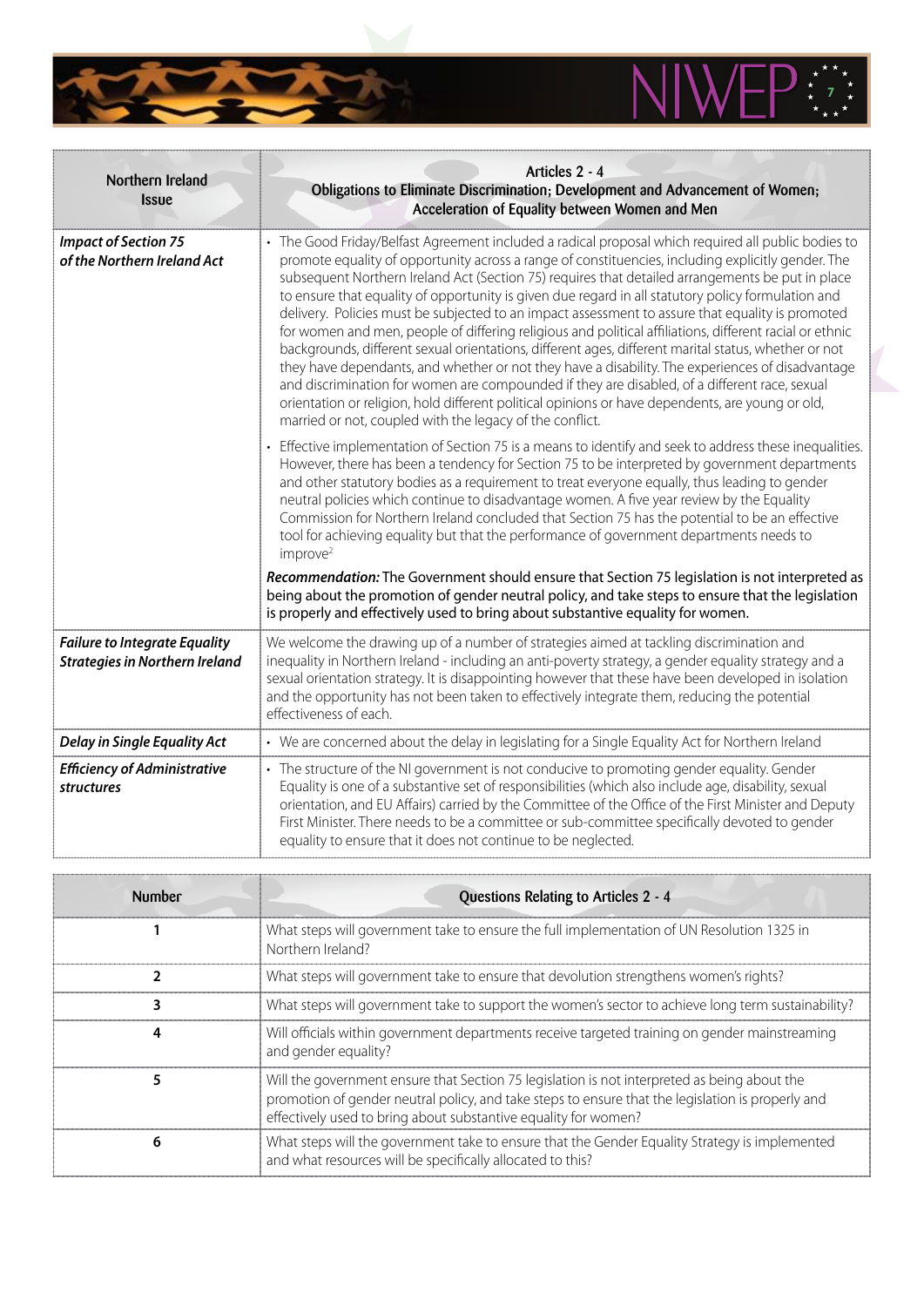

| Northern Ireland<br><i><b>Issue</b></i> | Article 5<br>Sex Role Stereotyping and Prejudice                                                                                                                                                                                                                                                                    |
|-----------------------------------------|---------------------------------------------------------------------------------------------------------------------------------------------------------------------------------------------------------------------------------------------------------------------------------------------------------------------|
|                                         | • This report highlights a number of areas where women are subject to discriminatory stereotypes<br>and sex roles. We would refer the Committee in particular to our commentary and recommendations<br>in relation to:                                                                                              |
|                                         | • Article 10 (pages 12 - 13) - education and career 'choices';<br>• Article 11 (pages 14 - 16) - employment, including part-time work and occupational segregation;<br>• Article 13 (Page 19) - women and poverty;<br>· Article 14 (page 20) - rural women;<br>• Article 15 (page 21) - gender issues and policing. |

 $\overline{a}$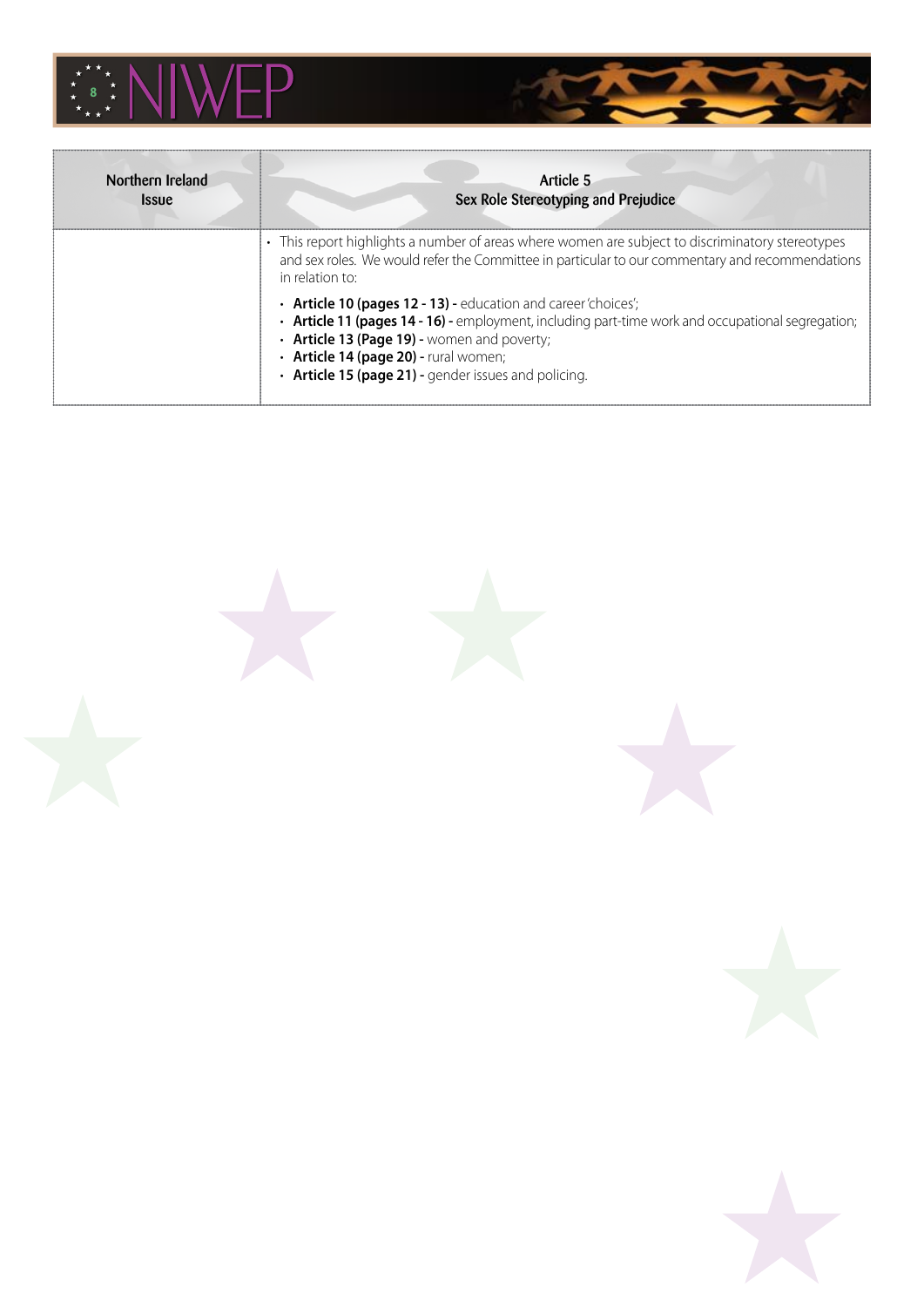

| Northern Ireland<br><b>Issue</b>        | Article 6:<br>The Prevention of Trafficking in Women and Exploitation of Women through<br>Prostitution in Northern Ireland                                                                                                                                                                                                                                                                                                                                                                                                                                                                                                                                                                                                                                                                                                                                                                                                                                                                                                                 |
|-----------------------------------------|--------------------------------------------------------------------------------------------------------------------------------------------------------------------------------------------------------------------------------------------------------------------------------------------------------------------------------------------------------------------------------------------------------------------------------------------------------------------------------------------------------------------------------------------------------------------------------------------------------------------------------------------------------------------------------------------------------------------------------------------------------------------------------------------------------------------------------------------------------------------------------------------------------------------------------------------------------------------------------------------------------------------------------------------|
| <b>Prostitution in Northern Ireland</b> | • A number of studies and much anecdotal evidence exists to suggest that there is significant<br>women/child prostitution in Northern Ireland. <sup>3</sup> A report by the NGO 'Include Youth' and the South<br>and East Belfast Health and Social Services Trust highlighted how "the vacuum created by the end<br>of the conflict and the onset of the peace process in Northern Ireland will encourage/facilitate a<br>growth in the sexual exploitation of children." The report also highlighted the lack of a co-ordinated<br>approach from the statutory agencies to the problem of child prostitution. There is also evidence<br>that paramilitary groups have been involved in organised prostitution for a number of years, usually<br>involving brothels (the Police Service of Northern Ireland is aware of 60-70 brothels in the province)<br>and trafficking of women for sex. <sup>4</sup>                                                                                                                                 |
|                                         | • We welcome the recent announcement of new legislation to make kerb crawling an offence in<br>Northern Ireland but much remains to be done to address the exploitation of women in the sex<br>industry and to ensure that services are in place to support women                                                                                                                                                                                                                                                                                                                                                                                                                                                                                                                                                                                                                                                                                                                                                                          |
| <b>Human Trafficking</b>                | • There has been a sharp increase in the number of women trafficked to Northern Ireland but an<br>accurate measure of this has yet to be established. An added factor in Northern Ireland is the land<br>border with the Irish Republic and women are brought into the Irish Republic and trafficked across<br>the border. In June 2007 the Commissioner for Human Rights in Northern Ireland raised concerns<br>about how Northern Ireland is not only used as a transit country, but is also a country of destination. <sup>5</sup><br>There is an urgent need for further additional research and data to provide information on the<br>scale of these activities and for government and agencies to develop appropriate responses. Often<br>women who have been trafficked to Northern Ireland will not testify for fear of reprisal. The UK<br>needs to meet its obligations under the Council of Europe Convention requirements in relation to<br>women and to children, and this includes greater support and protection for women. |
|                                         | • We welcome the fact that the UK government has signed the Council of Europe Convention on<br>Action against Trafficking in Human Beings and we would like to know when it will ratify the<br>Convention.                                                                                                                                                                                                                                                                                                                                                                                                                                                                                                                                                                                                                                                                                                                                                                                                                                 |
|                                         | Recommendation: The UK government needs to urgently review provisions in Northern Ireland<br>to protect all victims of human trafficking. It should make a clear commitment to grant temporary<br>or permanent residence to victims at risk of further abuse if deported. An anti-trafficking centre<br>similar to that introduced in Sheffield should be established in Northern Ireland; the Government<br>Should ensure that there is a full investigation of child prostitution in Northern Ireland and take<br>steps to protect and support children being exploited                                                                                                                                                                                                                                                                                                                                                                                                                                                                  |

32

**THE REAL** 

| <b>Number</b> | <b>Questions Relating to Articles 6</b>                                                                                                                                                                   |
|---------------|-----------------------------------------------------------------------------------------------------------------------------------------------------------------------------------------------------------|
|               | Will the government ensure that there is a full investigation of child prostitution in Northern Ireland<br>and take steps to protect and support children being exploited?                                |
|               | What steps will the government take to ensure there is a comprehensive investigation into trafficking<br>in Northern Ireland and ensure that the problem of trafficking in Northern Ireland is addressed? |
|               | What steps will the government take to ensure victims of trafficking are adequately supported?<br>Will it grant residence to victims who are at further risk by being deported?                           |
|               | What steps will government take to ensure that women affected by prostitution have access to<br>services?                                                                                                 |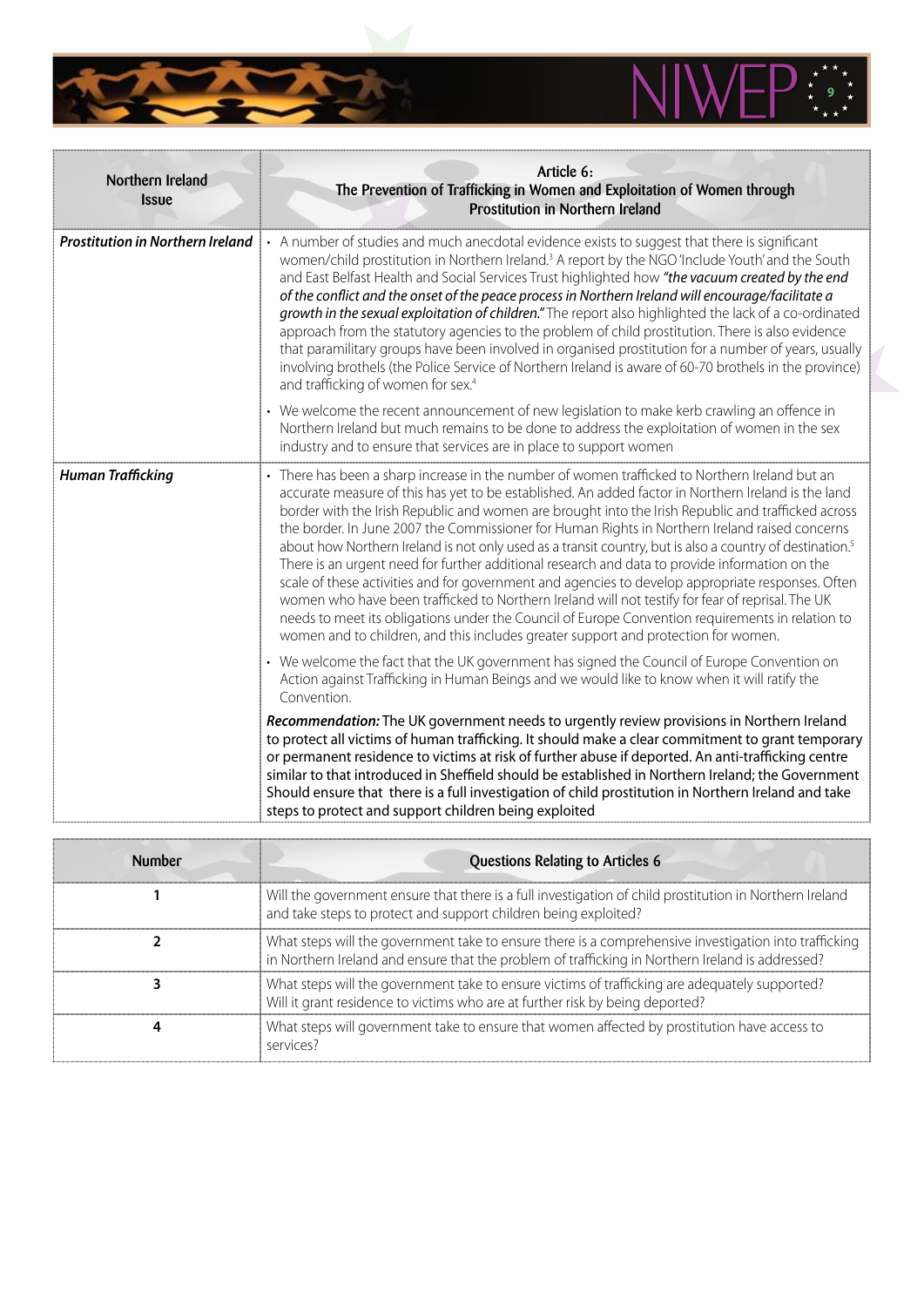

| Northern Ireland<br><b>Issue</b>                      | Article 7:<br>Politics and Public Life in Northern Ireland                                                                                                                                                                                                                                                                                                                                                                                                                                                                                                                                                                                                                                                                                                                                                                                              |
|-------------------------------------------------------|---------------------------------------------------------------------------------------------------------------------------------------------------------------------------------------------------------------------------------------------------------------------------------------------------------------------------------------------------------------------------------------------------------------------------------------------------------------------------------------------------------------------------------------------------------------------------------------------------------------------------------------------------------------------------------------------------------------------------------------------------------------------------------------------------------------------------------------------------------|
| <b>Electoral Politics</b>                             | • Women continue to be seriously under-represented in electoral politics. In the latest elections<br>to the Northern Ireland Assembly, women won 18 out of 108 seats - the same number as in the<br>previous election. At local government level 21.5% of councillors are women. This represents a<br>small increase on the 2003 figure. Little has been done by political parties to address this serious<br>under-representation of women. None of the political parties have used provision under the Sex<br>Discrimination (Election Candidates) Act 2002 to take positive action to achieve greater female<br>representation. A welcome development has been the Northern Ireland Local Government<br>Association initiative to appoint gender champions in each local Council area to help promote<br>the advancement of women in local politics. |
|                                                       | • There is an urgency to address these problems. The reduction in the number of local councils<br>proposed under the ongoing Review of Public Administration could have very negative<br>consequences for the number of women councillors and women holding senior paid positions<br>in local government. <sup>6</sup>                                                                                                                                                                                                                                                                                                                                                                                                                                                                                                                                  |
|                                                       | Recommendations: Government should ensure that political parties take measures to address the<br>under-representation of women on candidate lists. This would be assisted through the promotion,<br>monitoring and review of the Sex Discrimination (Election of Parliamentary Candidates Act) 2001.<br>The Review of Public Administration must assess and take measures to address the potential<br>adverse effects on women as representatives and in paid posts.                                                                                                                                                                                                                                                                                                                                                                                    |
| <b>Women and Public Bodies in</b><br>Northern Ireland | • Women continue to be under-represented on public bodies, with women holding 32% of public<br>appointments. This number has remained fairly static since the early 1990s despite government<br>setting target figures. This has even more negative implications in Northern Ireland than elsewhere<br>in the UK as public bodies in Northern Ireland hold responsibility for major services - such as<br>policing, health, social care, housing and education. Analysis of yearly appointments made since<br>1996 show that the number of women peaked in 2002/03 at 42% but dropped again to 32% in<br>2003/04. Women are also much less likely to be appointed to the chairs of boards and to posts<br>attracting remuneration <sup>7</sup> .                                                                                                        |
|                                                       | • While the implementation of the Code of Practice for Public Appointments has increased<br>transparency and ensured some scrutiny over appointments, a number of important bodies in<br>Northern Ireland do not fall within the remit of the Commissioner. This includes a number related<br>to the process of peace building and conflict resolution. A Working Party on diversity in public<br>appointments reported in July 2005 <sup>8</sup> but the recommendations have yet to be implemented.                                                                                                                                                                                                                                                                                                                                                   |
|                                                       | • Given the lack of solid progress in this area for many years, government should implement quotas<br>for women's representation on public bodies.                                                                                                                                                                                                                                                                                                                                                                                                                                                                                                                                                                                                                                                                                                      |
|                                                       | • We are concerned that the government response to this problem has too often been about actions<br>to increase the number of women putting themselves forward for selection. While this is important,<br>it does not address the following issues:                                                                                                                                                                                                                                                                                                                                                                                                                                                                                                                                                                                                     |
|                                                       | • the way in which some criteria for posts disadvantage women and that 'merit' is seen as an<br>objective concept;<br>• analysis of the process beyond the shortlisting stage to determine if women are disadvantaged<br>at this point;<br>• why women are more likely to be appointed to boards which are linked to health, education<br>and social care;                                                                                                                                                                                                                                                                                                                                                                                                                                                                                              |
|                                                       | • why women are less likely to be appointed to senior positions on boards and to positions<br>attracting greater remuneration.<br>Recommendation: We strongly urge that all public bodies be governed by the Code of Practice<br>and come within the remit of the Commissioner for Public Appointments; Given the consistent<br>failure to meet the targets set for women's representation on public bodies the government<br>should introduce quotas for public appointments.                                                                                                                                                                                                                                                                                                                                                                          |

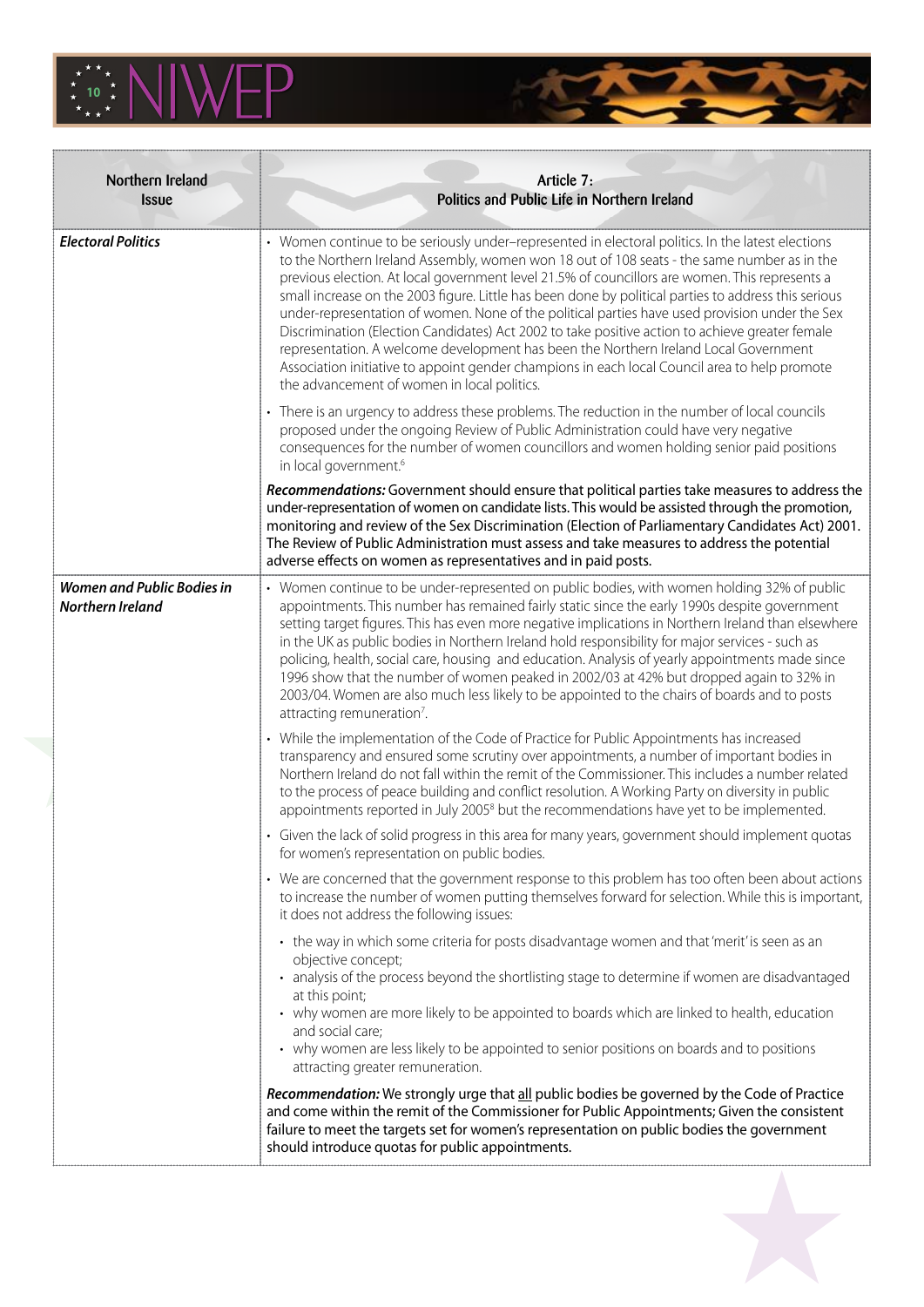

Z,

| <b>Number</b> | Questions Relating to Article 7                                                                                                                                                                          |
|---------------|----------------------------------------------------------------------------------------------------------------------------------------------------------------------------------------------------------|
|               | Will the Code of Practice for Public Bodies be applied to all public bodies in Northern Ireland and<br>therefore bring all appointed bodies under the remit of the Commissioner for Public Appointments? |
|               | What positive action will government take to ensure equal representation of women on public bodies?                                                                                                      |
|               | Will government introduce quotas for public appointments given the consistent failure to reach<br>previously set targets?                                                                                |
|               | What will government do to ensure that political parties take measures to address the under-<br>representation of women on candidate lists?                                                              |
|               |                                                                                                                                                                                                          |

**THE ST** 

 $\overline{\mathbf{A}}$ 

 $\frac{1}{\sqrt{2}}$ 

| Northern Ireland<br><b>Issue</b>                                                                                      | Article 8:<br>Women as International Representatives                                                                                                                                                                                                                                                                                                                                                                                                                                                                                                                                           |
|-----------------------------------------------------------------------------------------------------------------------|------------------------------------------------------------------------------------------------------------------------------------------------------------------------------------------------------------------------------------------------------------------------------------------------------------------------------------------------------------------------------------------------------------------------------------------------------------------------------------------------------------------------------------------------------------------------------------------------|
| <b>Northern Ireland Government</b><br><b>Officials attending the United</b><br><b>Nations</b>                         | • Although Northern Ireland has devolved government, representation on international diplomatic<br>teams tends to be selected from civil servants based at Westminster. The Northern Ireland Women's<br>European Platform can confirm that at Beijing+5 in New York in 2000 no members of the new<br>Northern Ireland Assembly secretariat, or civil servants from any of the Northern Ireland govern-<br>ment departments, female or male, participated in negotiations, nor has there ever been Northern<br>Ireland government officials acting as representatives at CSW.                   |
|                                                                                                                       | • Women's organisations in Northern Ireland have limited capacity to engage with international<br>work. Organisations have struggled to prepare for and have a presence at CSW and other relevant<br>discussions and events, and to educate on and promote the potential of international treaties and<br>obligations. As noted previously, government financial support for the women's sector excluded<br>organisations working specifically on policy, including international policy. Yet it is vital that women<br>in Northern Ireland can use the international instruments effectively. |
|                                                                                                                       | • When NGO representatives from the UK do attend negotiations such as CSW they are not a part of<br>the official government delegation as is the case for some countries. This would be an important<br>advance. The Committee may like to ask the government if it has plans with respect to this                                                                                                                                                                                                                                                                                             |
|                                                                                                                       | Recommendation: The implementation of international conventions and treaties and the<br>advancement of women's equality would be enhanced through local officials playing a central<br>role in such negotiations and feeding back to government departments in Northern Ireland;<br>women's NGOs should be adequately funded by government to conduct policy work and<br>enhance public engagement with the international treaties                                                                                                                                                             |
| The Involvement of Northern<br><b>Ireland Women in international</b><br>work on conflict prevention and<br>resolution | • There are few women in senior positions in conflict resolution and peacekeeping. Women in<br>Northern Ireland have contributed much to peace building in the region and have developed<br>models of working which could be usefully applied elsewhere, yet they have been consistently<br>absent from peace building and post conflict initiatives.                                                                                                                                                                                                                                          |
|                                                                                                                       | Recommendation: In addition to the full implementation of UNSCR 1325 as discussed above,<br>Government contribution to peace building and expertise should be recognised in terms of their<br>equal inclusion of women in special initiatives and representation in decision-making bodies.                                                                                                                                                                                                                                                                                                    |

| <b>Number</b> | <b>Questions Relating to Article 8</b>                                                                                                                                                                                                                                                                            |
|---------------|-------------------------------------------------------------------------------------------------------------------------------------------------------------------------------------------------------------------------------------------------------------------------------------------------------------------|
|               | What steps will government take to facilitate the inclusion of NGOs attending as specialists in<br>negotiations at UN/European level? It is important that there should be NGO representation from<br>England, Scotland, Wales and Northern Ireland and that the NGOs should have an international<br>background. |
|               | Will government commit to ensuring representation from government officials across the countries of<br>the UK at international negotiations?                                                                                                                                                                      |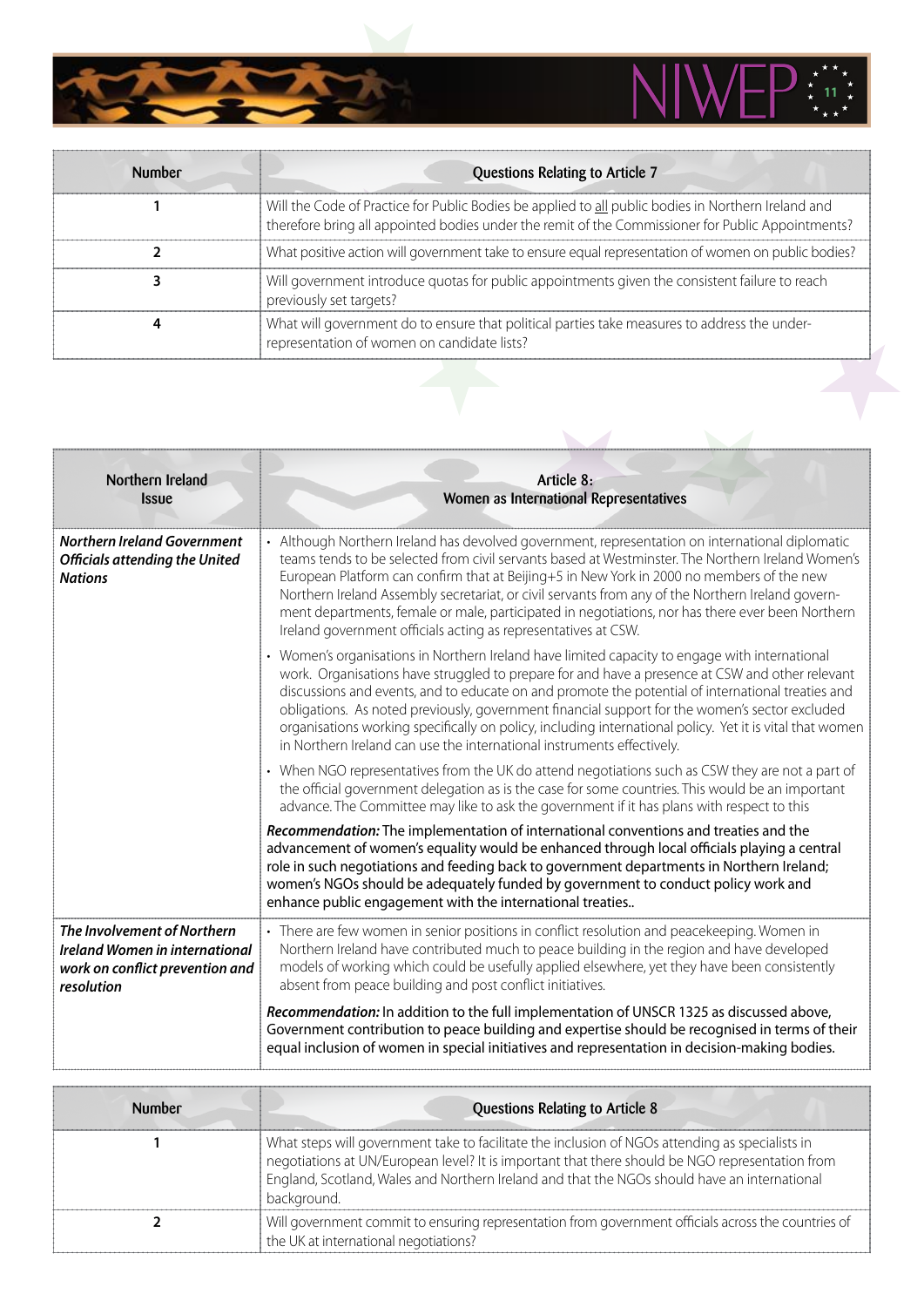

| Northern Ireland<br><b>Issue</b>                | Article 10:<br>Elimination of Discrimination against Women in the Field of Education                                                                                                                                                                                                                                                                                                                                                                                                                                                                                                                                                                                                                                                                                                                                                                                                                                                                                                                                                                                                                                                                                                                                                                                                                                                                                                                          |
|-------------------------------------------------|---------------------------------------------------------------------------------------------------------------------------------------------------------------------------------------------------------------------------------------------------------------------------------------------------------------------------------------------------------------------------------------------------------------------------------------------------------------------------------------------------------------------------------------------------------------------------------------------------------------------------------------------------------------------------------------------------------------------------------------------------------------------------------------------------------------------------------------------------------------------------------------------------------------------------------------------------------------------------------------------------------------------------------------------------------------------------------------------------------------------------------------------------------------------------------------------------------------------------------------------------------------------------------------------------------------------------------------------------------------------------------------------------------------|
| Subject choice and career<br>guidance           | • Research has identified that young women in Northern Ireland suffer as a result of stereotypical<br>attitudes to gender roles and to careers <sup>9</sup> . Young women's 'choices' and actions are influenced by<br>the persistence of discrimination and gender inequality and the concerning way in which young<br>women in Northern Ireland feel they have to accept this as inevitable. Government statistics show<br>that within vocational training programmes young women and older women on government<br>sponsored training programmes continue to be enrolled on courses in traditionally female dominated<br>areas such as hairdressing, hospitality and caring services. The outcome of this is that women<br>continue to be affected negatively by occupational segregation and the resulting consequences<br>such as lower pay and lack of opportunity to progress. The report of the Women and Work<br>Commission 'Shaping a Fairer Future' <sup>10</sup> made a number of recommendations relating to careers<br>advice, training and the employment of women in non-traditional areas. We are disappointed at<br>the failure to urgently address these issues and implement the recommendations in Northern<br>reland, and ask the Committee to note that many of the provisions which the UK government<br>alluded to in Para 245 do not apply to Northern Ireland.                      |
|                                                 | Recommendation: The government should ensure that stereotyping in subject choice and<br>training courses is addressed and that the failure of previous initiatives does not go unchecked;<br>the recommendations put forward in Shaping a Fairer Future are fully implemented in Northern<br>Ireland.                                                                                                                                                                                                                                                                                                                                                                                                                                                                                                                                                                                                                                                                                                                                                                                                                                                                                                                                                                                                                                                                                                         |
| <b>Tackling inequality through</b><br>education | • Recent research on young women has pointed to the persistence of gender inequalities in<br>Northern Ireland <sup>11</sup> yet challenging gender discrimination has not been a substantive feature of<br>education in Northern Ireland. Indeed it is not a strong component of teacher training. The recently<br>developed citizenship curriculum in Northern Ireland focuses mainly on issues relating to political<br>and religious tolerance and understanding and addressing the legacy of the conflict in Northern<br>Ireland. However, education has a major role to play in addressing discrimination and promoting<br>gender equality.                                                                                                                                                                                                                                                                                                                                                                                                                                                                                                                                                                                                                                                                                                                                                              |
| <b>School Age Mothers</b>                       | • There continues to be a lack of provision and support for school age mothers and for young<br>mothers who are over compulsory school age (16) but whose education and training has been<br>limited. These include lack of affordable and accessible childcare provision; limited access to<br>specialist units and limited support to return to school or further education or training. The<br>Teenage Pregnancy Strategy for N.I set targets to be achieved by 2007. These included that 100%<br>of school age mothers would be in formal education and 50% of 16-18 year olds would be in<br>education. An evaluation is currently being conducted but these targets have not been met. The<br>impact of this is poor qualifications and difficulty in getting and progressing in employment,<br>resulting in a high risk of poverty and social exclusion. The School Age Mother's Project <sup>12</sup> is limited<br>to particular geographical areas and apart from isolated NGO programmes enabling young mothers<br>in the 18-25 age group to access vocational training there are few services targeted at this group<br>of young mothers. A number of pilot programmes run by youth organisations in partnership with<br>statutory bodies have been evaluated as being highly effective in enabling young mothers to gain<br>qualifications and return to education or employment <sup>13</sup> . |
|                                                 | Recommendation: It is recommended that government should ensure that steps are taken to<br>reach the targets set, including free and adequate childcare for school age mothers; the good<br>practice from NGO training programmes for young mothers post 16 should form the basis of<br>mainstream provision.                                                                                                                                                                                                                                                                                                                                                                                                                                                                                                                                                                                                                                                                                                                                                                                                                                                                                                                                                                                                                                                                                                 |
| <b>Ethnic Minority girls and</b><br>Women       | • There has been a significant increase in the ethnic minority population in Northern Ireland and<br>government needs to investigate the situation of ethnic minority girls and young women with<br>regard to education                                                                                                                                                                                                                                                                                                                                                                                                                                                                                                                                                                                                                                                                                                                                                                                                                                                                                                                                                                                                                                                                                                                                                                                       |
|                                                 | • Research <sup>14</sup> commissioned by the NI Commissioner for Children and Young People clearly show that<br>the present education system is failing children and young people from the Traveller Community.<br>The entrenched stereotype within the education sector was often used as a means to explain away<br>low educational achievement, low attendance and early leavers.                                                                                                                                                                                                                                                                                                                                                                                                                                                                                                                                                                                                                                                                                                                                                                                                                                                                                                                                                                                                                          |



**TIME**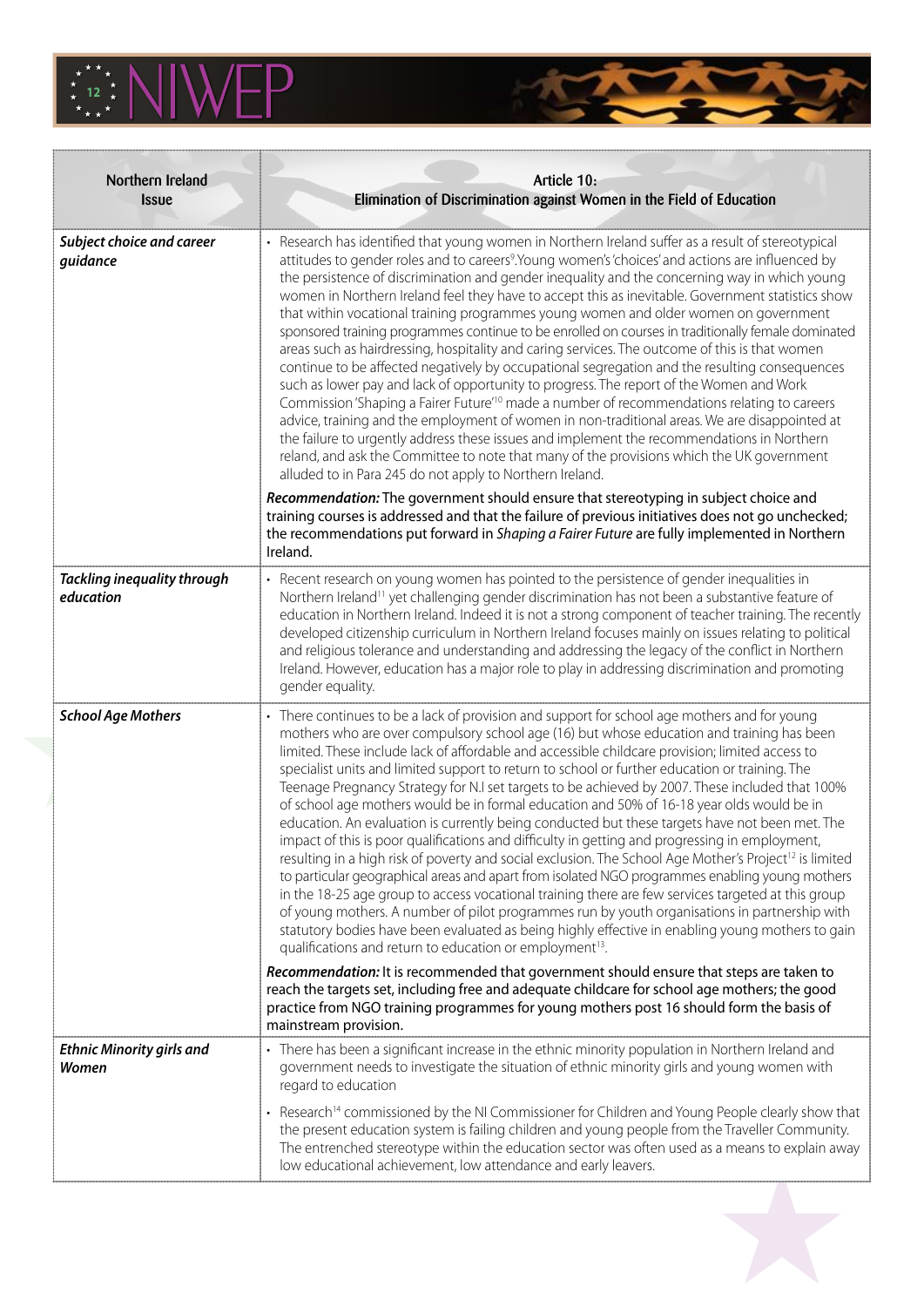

| Northern Ireland<br><b>Issue</b>                                                  | Article 10:<br>Elimination of Discrimination against Women in the Field of Education                                                                                                                                                                                                                                                                                                                                                                                                                                                                                                                                                                                                                                                                                                                                                                                                                                                                                                                                                                                                                                                     |
|-----------------------------------------------------------------------------------|------------------------------------------------------------------------------------------------------------------------------------------------------------------------------------------------------------------------------------------------------------------------------------------------------------------------------------------------------------------------------------------------------------------------------------------------------------------------------------------------------------------------------------------------------------------------------------------------------------------------------------------------------------------------------------------------------------------------------------------------------------------------------------------------------------------------------------------------------------------------------------------------------------------------------------------------------------------------------------------------------------------------------------------------------------------------------------------------------------------------------------------|
| <b>Sex Education</b>                                                              | • Rates of teenage pregnancy in Northern Ireland remain much higher than the EU average and rates<br>of STI infections are growing. Research has identified that young people in Northern Ireland feel<br>they are poorly informed about sex and sexual health and the standard of sex education received<br>in schools is generally perceived to be poor with schools taking a very biologically approach to sex<br>and relationships education <sup>15</sup> . While the Department of Education has issues quidelines for sex<br>education these are not uniformly applied and schools have discretion over curriculum and<br>delivery. Good practice has been identified, particularly where schools bring in external organisations<br>with the appropriate expertise to deliver sex education thus ensuring that students receive a<br>broad and inclusive approach to the topic. In recent years there has been a marked increase in HIV<br>diagnosis - an increase of 45% between 2000 and 2005. The increase has been particularly sharp in<br>relation to the transmission of the infection through sex between men and women. |
|                                                                                   | Recommendation: It is strongly recommended that a comprehensive sex education curriculum<br>for primary and secondary schools should be mandatory and be delivered by those with<br>appropriate expertise; the Sexual Health Strategy should ensure that measures to reduce the rate<br>of HIV infection and STI are appropriate to women and that these are adequately resourced and<br>monitored.                                                                                                                                                                                                                                                                                                                                                                                                                                                                                                                                                                                                                                                                                                                                      |
| <b>Education and Employment</b><br>for Women in a post-conflict<br><b>Society</b> | • For many women in Northern Ireland their education and employment has been interrupted by<br>the conflict and this has had a negative economic impact on women. Community education has<br>been shown to be effective in supporting women and equipping them with the skills and<br>confidence to enter further education and employment. Women's community education and<br>training organisations have fulfilled an important role but this work has been threatened by lack<br>of funding and by government policy increasingly focusing on a narrower level of vocational<br>qualifications.                                                                                                                                                                                                                                                                                                                                                                                                                                                                                                                                       |
|                                                                                   | Recommendation: The government needs to explicitly acknowledge the adverse impact the<br>conflict has had on women's education and labour market participation and support specific<br>measures to address this disadvantage.                                                                                                                                                                                                                                                                                                                                                                                                                                                                                                                                                                                                                                                                                                                                                                                                                                                                                                            |
| <b>Restrictions on student numbers</b><br>in Northern Ireland Universities        | • In Northern Ireland the Department for Employment and Learning places restrictions on full-time<br>student numbers. This creates disadvantage especially for low income and mature students.                                                                                                                                                                                                                                                                                                                                                                                                                                                                                                                                                                                                                                                                                                                                                                                                                                                                                                                                           |

 $\ddot{\bm{x}}$ 

**SAN** 

| <b>Number</b> | <b>Questions Relating to Article 10</b>                                                                                                                                                                                   |
|---------------|---------------------------------------------------------------------------------------------------------------------------------------------------------------------------------------------------------------------------|
|               | What plans does government have for enhancing access to education and training provision for<br>school age and young mothers in Northern Ireland?                                                                         |
|               | What is the government going to do to ensure more effective teaching of sex and relationship<br>education in Northern Ireland at primary and secondary levels and to ensure that all young people have<br>access to it?   |
|               | What steps will the government take to ensure that there is a strong gender aspect in citizenship<br>education and that schools promote gender equality?                                                                  |
|               | What steps will government take to ensure that teachers are equipped through graduate and in-service<br>training to understand discrimination against women and promote gender equality?                                  |
|               | What steps will the government take to ensure that stereotyping in subject choice and training courses<br>is addressed and that the failure of previous initiatives does not go unchecked through rigorous<br>monitoring? |
| 6             | What steps will the government take to ensure that the recommendations put forward in Shaping a<br>Fairer Future are fully implemented in Northern Ireland?                                                               |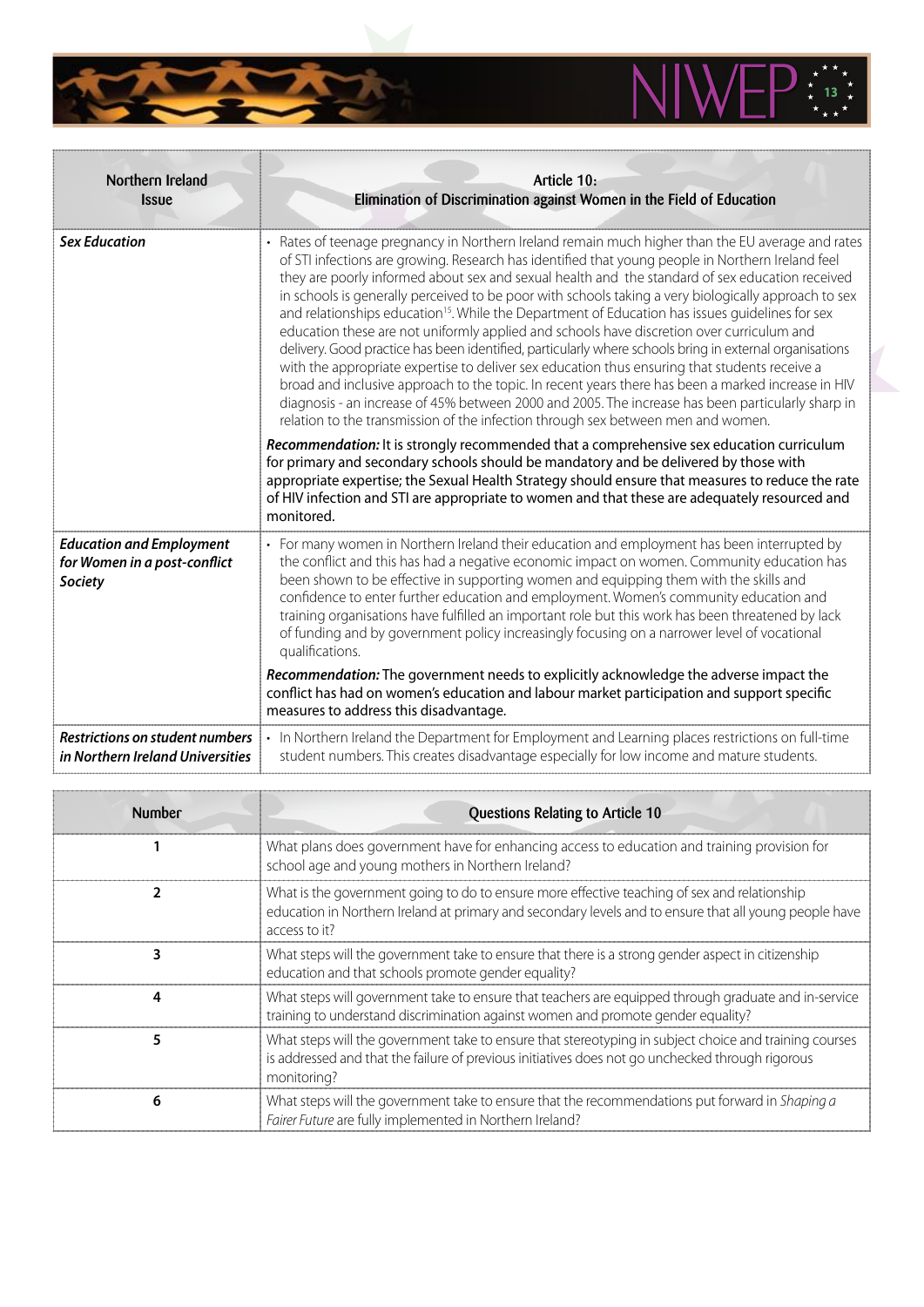

| Northern Ireland<br><b>Issue</b> | Article 11:<br><b>Employment</b>                                                                                                                                                                                                                                                                                                                                                                                                                                                                                                                                                                                                                                                                                                                                                                                                                                                                                                                                                                                                                                                                                                                                                                                                                                                                                             |
|----------------------------------|------------------------------------------------------------------------------------------------------------------------------------------------------------------------------------------------------------------------------------------------------------------------------------------------------------------------------------------------------------------------------------------------------------------------------------------------------------------------------------------------------------------------------------------------------------------------------------------------------------------------------------------------------------------------------------------------------------------------------------------------------------------------------------------------------------------------------------------------------------------------------------------------------------------------------------------------------------------------------------------------------------------------------------------------------------------------------------------------------------------------------------------------------------------------------------------------------------------------------------------------------------------------------------------------------------------------------|
| <b>Working Parents</b>           | · Since April 2003, under the Employment (Northern Ireland) Order 2002, many working parents<br>and parents-to-be have been able to claim improved maternity pay and leave, paid paternity leave<br>and paid adoption leave. Working parents (and since 2007, carers) also have the right to request to<br>work flexible hours. While the provisions are a welcome step we are concerned that they do not<br>go far enough to be of real practical benefits to working parents, and women in particular. Most<br>provisions are restricted to those who meet the employment definition of employee and specified<br>qualifying service conditions, which means that significant categories and numbers of workers<br>(many of them women) do not enjoy any enhanced protection or benefit. The individual right to<br>request flexible working patterns is a weak policy instrument relative to comparable legislation in<br>many continental European countries <sup>16</sup> .                                                                                                                                                                                                                                                                                                                                             |
|                                  | Recommendation: The government should extend provisions so that all employees benefit from<br>access to more family friendly working conditions. This requires work with employers to ensure<br>that they understand the benefits to them. This is particularly important in Northern Ireland<br>where small and/or family businesses dominate the private sector.                                                                                                                                                                                                                                                                                                                                                                                                                                                                                                                                                                                                                                                                                                                                                                                                                                                                                                                                                           |
| <b>Childcare Provision</b>       | · It should be noted that substantive developments discussed in the UK government report relating<br>to childcare provision refer to England and progress in Northern Ireland has been very much more<br>limited. Northern Ireland continues to have one of the lowest levels of childcare provision within<br>the UK and Europe. The number of registered childminder places in Northern Ireland equates to 1<br>place for every 6.4 children under four, almost half of provision in England <sup>17</sup> . For many mothers,<br>and lone mothers in particular, affordability of childcare is still a major barrier for women entering<br>the labour market. The NI Childcare Strategy, Children First (2000) has not achieved significant<br>improvements. In fact a government review of the strategy in 2005 <sup>18</sup> acknowledged major deficiencies<br>in policy and implementation recommended a re-shaping of the childcare vision for Northern<br>Ireland - including the allocation of mainstream funding and recommended that 'more robust<br>leadership structures are required to drive forward an integrated childcare service'. This has not<br>happened. There is no integrated childcare strategy and childcare responsibilities are currently<br>spread across 5 different government departments. |
|                                  | • In 2007/08 Extended school pilots were introduced in four areas but schools were given a high<br>level of discretion over time and nature of provision. It is therefore unlikely to have had a significant<br>impact on childcare difficulties and was certainly a poor shadow of extended school programmes<br>being rolled out across local authority areas in England.                                                                                                                                                                                                                                                                                                                                                                                                                                                                                                                                                                                                                                                                                                                                                                                                                                                                                                                                                  |
|                                  | • It is therefore of grave concern that the Department of Education in NI recently announced that the<br>very limited amount of funding available for extended schools would be reduced <sup>19</sup> .                                                                                                                                                                                                                                                                                                                                                                                                                                                                                                                                                                                                                                                                                                                                                                                                                                                                                                                                                                                                                                                                                                                      |
|                                  | • Childcare continues too be one of the most significant obstacles to women staying in and<br>progressing in paid employment.                                                                                                                                                                                                                                                                                                                                                                                                                                                                                                                                                                                                                                                                                                                                                                                                                                                                                                                                                                                                                                                                                                                                                                                                |
|                                  | • Labour market trends in Northern Ireland have seen growth in the service and retail sector. Many<br>of these jobs are part-time and targeted at women. Yet, they often require employees to work<br>unsociable and flexible hours and existing childcare simply does not meet these requirements.                                                                                                                                                                                                                                                                                                                                                                                                                                                                                                                                                                                                                                                                                                                                                                                                                                                                                                                                                                                                                          |
|                                  | • The Children and Young Person's strategy for Northern Ireland did allocate additional funding for<br>early years provision and for an expansion of SureStart in Northern Ireland. This is very welcome but<br>this was a temporary measure. There is concern about the failure to actively promote and resource<br>Sure Start in Northern Ireland.                                                                                                                                                                                                                                                                                                                                                                                                                                                                                                                                                                                                                                                                                                                                                                                                                                                                                                                                                                         |
|                                  | • It is also very important to stress that early year's provision is not the same as childcare for working<br>parents. Very often these services are available for very few hours per week when parents require<br>reliable, accessible and affordable childcare.                                                                                                                                                                                                                                                                                                                                                                                                                                                                                                                                                                                                                                                                                                                                                                                                                                                                                                                                                                                                                                                            |
|                                  | Recommendation: The government should produce and implement a childcare strategy for<br>Northern Ireland and that access to and affordability of childcare provision in Northern Ireland is<br>significantly improved; We recommend urgent measures including the establishment of<br>integrated children's centres across Northern Ireland.                                                                                                                                                                                                                                                                                                                                                                                                                                                                                                                                                                                                                                                                                                                                                                                                                                                                                                                                                                                 |

**TANK OF**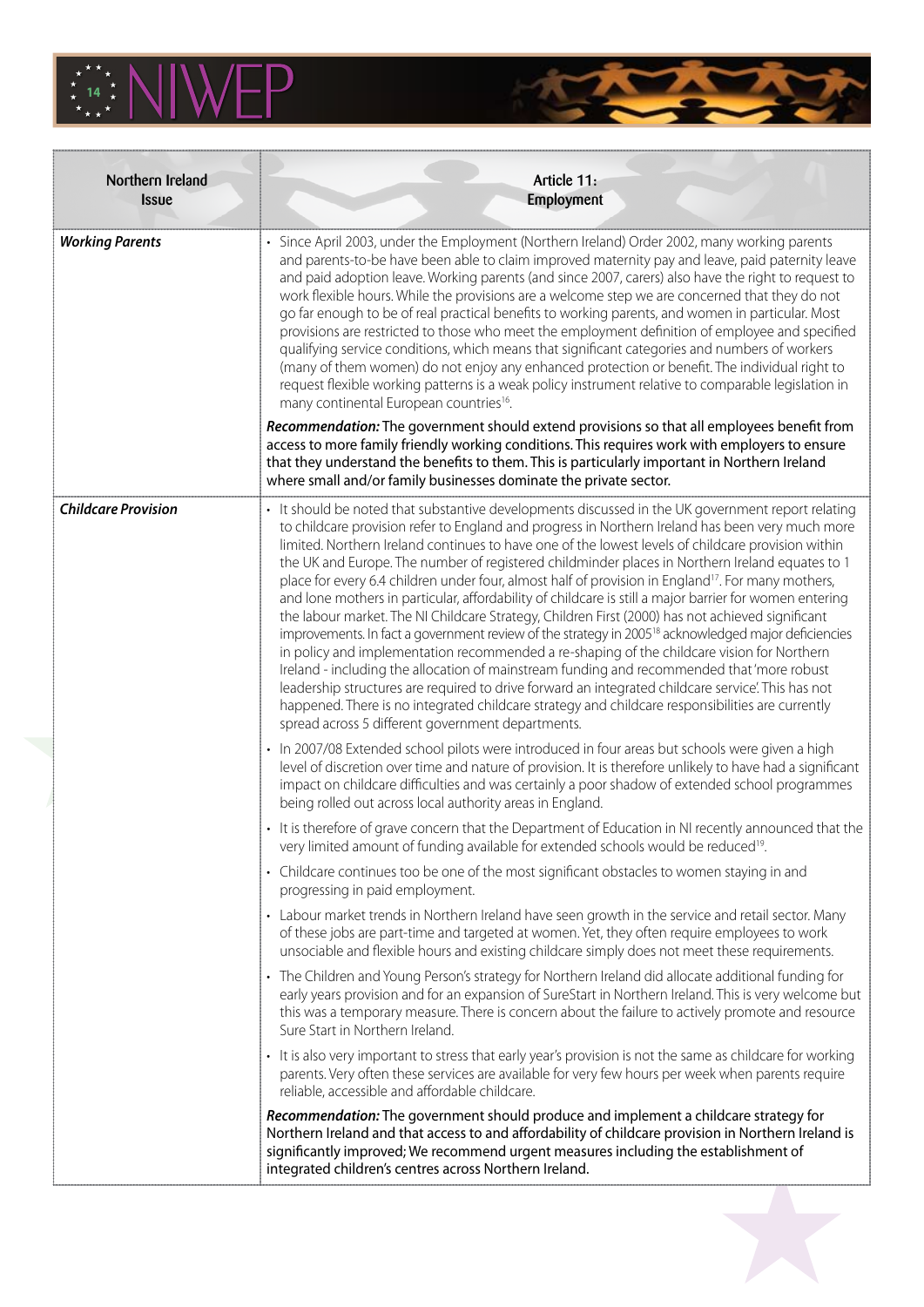

| Northern Ireland<br><b>Issue</b>   | Article 11:<br>Employment                                                                                                                                                                                                                                                                                                                                                                                                                                                                                                                                                                                                                                                                                                                                                                                                                                                                                                                                                                                                                             |
|------------------------------------|-------------------------------------------------------------------------------------------------------------------------------------------------------------------------------------------------------------------------------------------------------------------------------------------------------------------------------------------------------------------------------------------------------------------------------------------------------------------------------------------------------------------------------------------------------------------------------------------------------------------------------------------------------------------------------------------------------------------------------------------------------------------------------------------------------------------------------------------------------------------------------------------------------------------------------------------------------------------------------------------------------------------------------------------------------|
| <b>Lone Parents and Employment</b> | • Lone parents, most of whom are women, are particularly vulnerable to poverty and social<br>exclusion <sup>20</sup> . The government has focused on employment as the primary means of addressing<br>poverty.                                                                                                                                                                                                                                                                                                                                                                                                                                                                                                                                                                                                                                                                                                                                                                                                                                        |
|                                    | • For lone parents the government has set an employment target of 70% by 2010. In England the<br>main measures introduced to achieve this have been the New Deal for Lone Parents (a government<br>training and employment programme) and expansion of childcare and extended schools. As<br>noted above there has not been similar progress re childcare provision in Northern Ireland. Without<br>detracting from the benefits and support provided by New Deal for Lone Parents key problems<br>identified with this policy are that lone parents often enter insecure, low paid employment resulting<br>in cycling between benefits and work; many struggle to be financially better off, particularly when<br>housing costs are taken into account and training options have been very gendered and pitched<br>at too low a level to ensure entry to better paid work <sup>21</sup> . The Freud Review on reducing welfare<br>dependency and the future of Welfare to Work published in May 2007 <sup>22</sup> adopts a'work first'<br>approach. |
|                                    | • The main proposals outlined in the report have been accepted by government and set out in a<br>Green Paper on Welfare Reform <sup>23</sup> . This gives rise to a number of concerns. These include:                                                                                                                                                                                                                                                                                                                                                                                                                                                                                                                                                                                                                                                                                                                                                                                                                                                |
|                                    | • a failure to acknowledge and deal with the problem of welfare to work programmes shifting<br>families from workless poverty to in-work poverty;<br>• the lack of attention to adequacy of benefits for those unable to work;<br>• the feasibility of some of the proposals to contract out welfare to work programmes to private<br>sector organisations with little expertise in this area;<br>• the greater conditionality attached to benefits for lone parents                                                                                                                                                                                                                                                                                                                                                                                                                                                                                                                                                                                  |
|                                    | • As there is evidence that many lone parents would like to work, there seems little reason to increase<br>compulsion. We are extremely concerned that extending conditions on lone parents is a simplistic<br>measure which could increase lone parents' vulnerability to poverty.                                                                                                                                                                                                                                                                                                                                                                                                                                                                                                                                                                                                                                                                                                                                                                   |
|                                    | Recommendation: There should be no compulsion on lone parents to enter the labour market<br>which results in loss of benefit and families being worse off financially. Employment targets could<br>be better addressed through other positive measures to improve the health of lone parents,<br>improve childcare and by improving labour market conditions.                                                                                                                                                                                                                                                                                                                                                                                                                                                                                                                                                                                                                                                                                         |
| <b>Work Life Balance</b>           | • Much sex inequality stems from society's failure to recognise and accommodate the fact that<br>women continue to bear the main responsibility for childcare and the care of elderly and other<br>dependents. Also traditional attitudes of employers and some employment practices impact on<br>the opportunities available to women. Measures such as the right to request to flexible working are<br>important, but are restricted to certain groups of parents (limited by age and/or disability of child).<br>It is also dependant on favourable employer attitudes, which cannot be assumed. The enhanced<br>access to parental leave is welcome. However, the provision of unpaid leave will restrict the number<br>of parents who can avail of these measures.                                                                                                                                                                                                                                                                               |
|                                    | Recommendation: Government needs to take additional and effective measures to encourage<br>and support businesses (especially small businesses which predominate in Northern Ireland) to<br>implement family friendly practices.                                                                                                                                                                                                                                                                                                                                                                                                                                                                                                                                                                                                                                                                                                                                                                                                                      |
| <b>Working Tax Credit</b>          | • The Working Tax Credit (WTC) has created some incentive for people to a move from non-earner to<br>one-earner households; it is much less an incentive for second earners to enter the labour market.<br>However, this in-work benefit may also act to trap women in low paid employment because of the<br>relationship between earnings and benefit withdrawal. Many lone mothers in minimum wage jobs<br>for example end up cycling between benefits and work and find it extremely difficult to progress in<br>employment <sup>24</sup> . This raises issues of the adequacy of the minimum wage and unequal pay.                                                                                                                                                                                                                                                                                                                                                                                                                                |
|                                    | Recommendation: Government should take account of the research findings establishing the<br>difficulties facing women trapped in low wage jobs. This includes action on equal pay (see below),<br>addressing the affordability of childcare provision and a review of the adequacy of the minimum<br>wage.                                                                                                                                                                                                                                                                                                                                                                                                                                                                                                                                                                                                                                                                                                                                            |

**AND AND** 

 $\overline{\mathbf{r}}$ 

T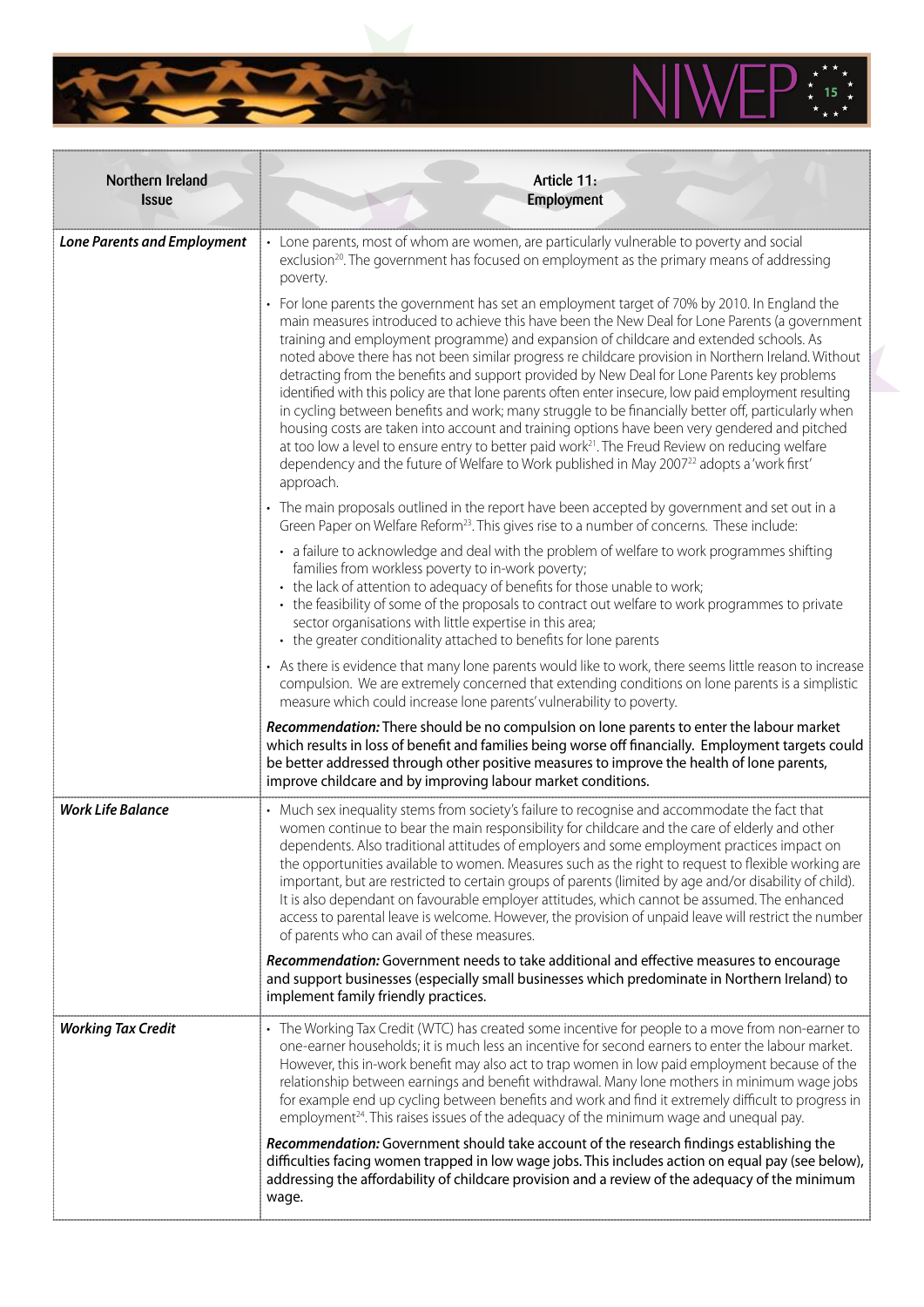

| Northern Ireland<br><i><b>Issue</b></i> | Article 11:<br><b>Employment</b>                                                                                                                                                                                                                                                                                                                                                                                                                                                                                                                                                                                                                                                                       |
|-----------------------------------------|--------------------------------------------------------------------------------------------------------------------------------------------------------------------------------------------------------------------------------------------------------------------------------------------------------------------------------------------------------------------------------------------------------------------------------------------------------------------------------------------------------------------------------------------------------------------------------------------------------------------------------------------------------------------------------------------------------|
| Low and Unequal Pay                     | • Current legislation on equal pay has proven ineffective in tackling the problems of low and unequal<br>pay. Women's pay still lags behind that of men, perpetuating gender stereotyping by valuing the<br>work that women typically do less than men. While women remain unpaid for work in the home<br>and frequently take part-time paid work, social and cultural patterns that leave women in an inferior<br>or stereotyped role persist.                                                                                                                                                                                                                                                        |
|                                         | • While we recognise that some progress has been made, nonetheless there remains the question<br>of why, some 32 years after the introduction of the Equal Pay Act and over a quarter of a century<br>since the 1976 Sex Discrimination Order, it is still the case that full-time women employees earn<br>substantially less than men, and this is particularly striking for women in part-time work. The<br>economy will benefit from the removal of the pay gap which is to the ongoing detriment of<br>women. Government should take and promote specific action to remove the gap, including action<br>on job status and occupational segregation, committing to pay audits and follow up action. |
|                                         | • The Equality Commission for Northern Ireland raises substantive issues regarding Equal Pay in its<br>report to the Committee.                                                                                                                                                                                                                                                                                                                                                                                                                                                                                                                                                                        |
|                                         | Recommendation: Government to address and remove the pay gap between men and women.<br>This should include action on occupational segregation and the introduction of gender pay<br>audits.                                                                                                                                                                                                                                                                                                                                                                                                                                                                                                            |

| <b>Number</b> | <b>Questions Relating to Article 11</b>                                                                                                                                                                                                                                                  |
|---------------|------------------------------------------------------------------------------------------------------------------------------------------------------------------------------------------------------------------------------------------------------------------------------------------|
|               | What steps will the government take to ensure that all employees benefit from access to more family<br>friendly working conditions?                                                                                                                                                      |
|               | What steps government take to ensure that an integrated childcare strategy is developed for<br>Northern Ireland and that access to and affordability of childcare provision in Northern Ireland is<br>significantly improved?                                                            |
|               | Given the nature of the labour market in Northern Ireland and the growth in service sector, part-time,<br>often minimum wage work, how will the government ensure that women and children are not more<br>vulnerable to poverty by attaching more conditionality to benefit entitlement? |
|               | What action will be taken by government to address and remove the pay gap between men and<br>women? Will this include action on occupational segregation and pay audits?                                                                                                                 |

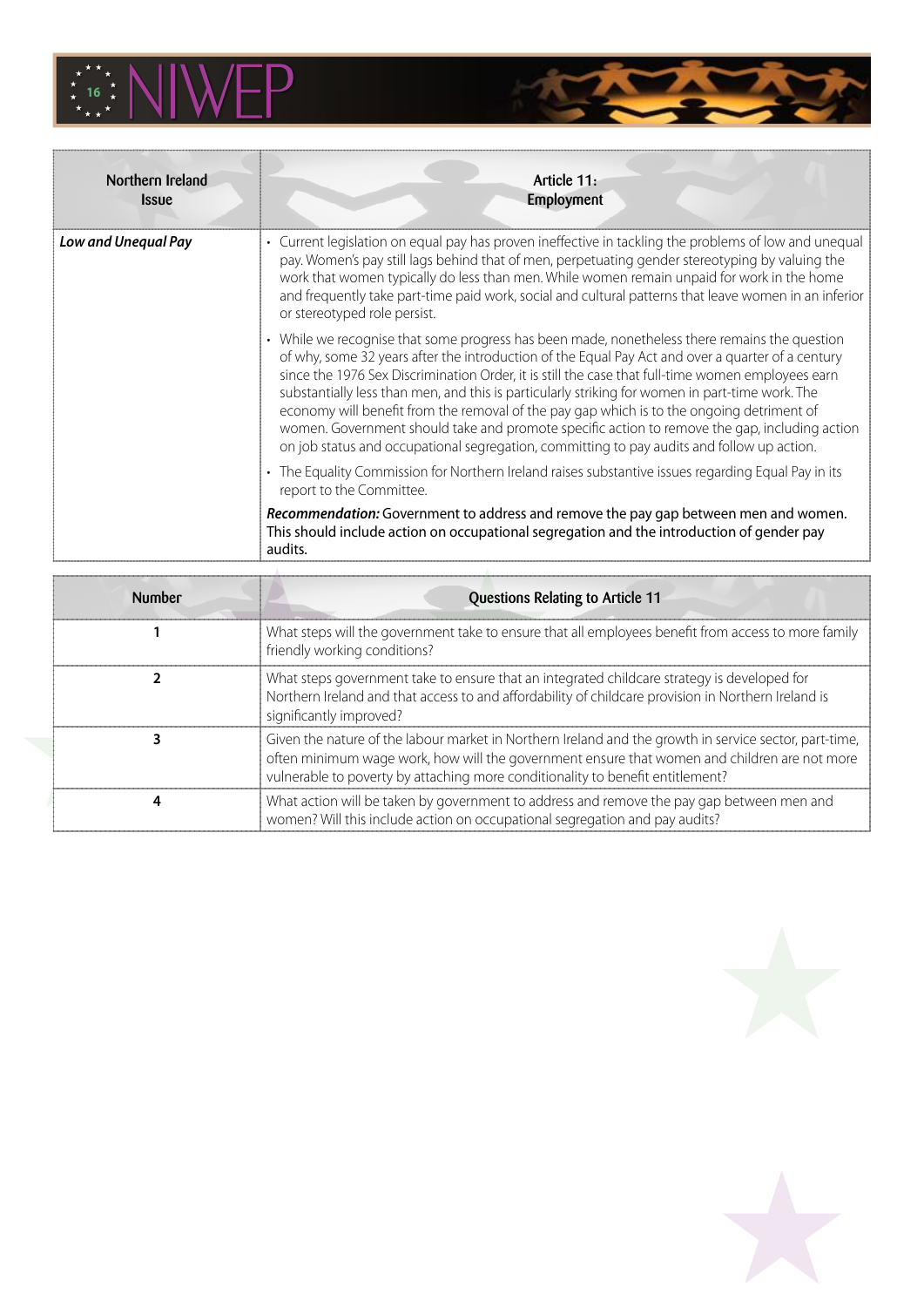

a an

| Northern Ireland<br><b>Issue</b>           | Article 12:<br>Elimination of Discrimination against Women in the Field of Health Care                                                                                                                                                                                                                                                                                                                                                                                                                                                                                                                                                                                                                                                                                                                                                                                                                                                                                                                                      |
|--------------------------------------------|-----------------------------------------------------------------------------------------------------------------------------------------------------------------------------------------------------------------------------------------------------------------------------------------------------------------------------------------------------------------------------------------------------------------------------------------------------------------------------------------------------------------------------------------------------------------------------------------------------------------------------------------------------------------------------------------------------------------------------------------------------------------------------------------------------------------------------------------------------------------------------------------------------------------------------------------------------------------------------------------------------------------------------|
| Reproductive Rights in<br>Northern Ireland | • The UK Government report to CEDAW notes considerable investment to improve early access to<br>abortion services in Britain, but there has been no progress on providing women in Northern Ireland<br>with access to this aspect of reproductive health since the CEDAW committee last interviewed<br>the UK government. Nor have the recommendations of the committee relating to abortion in<br>Northern Ireland been implemented, including a recommendation that the government initiative a<br>process of public consultation on reform of the abortion law.                                                                                                                                                                                                                                                                                                                                                                                                                                                          |
|                                            | There are three key concerns:<br>1) There continues to be highly restrictive access to abortion and aftercare for abortion;<br>2) Inadequate provision of emergency contraception;<br>3) Intimidation of providers of family planning and sexual health information and advice.                                                                                                                                                                                                                                                                                                                                                                                                                                                                                                                                                                                                                                                                                                                                             |
|                                            | 1) The 1967 Abortion Act does not extend to Northern Ireland and therefore women in Northern<br>Ireland are generally denied access to a service which is provided under the National Health<br>Service to women living in other parts of the United Kingdom. Over 2000 women per year travel<br>from Northern Ireland to other parts of the UK to obtain an abortion. Because of the logistical<br>difficulties and expense involved in making this journey, women from Northern Ireland obtain<br>abortions later in pregnancy <sup>25</sup> .                                                                                                                                                                                                                                                                                                                                                                                                                                                                            |
|                                            | Research by Marie Stopes International highlighted the anxiety and immense difficulty<br>experienced by women in Northern Ireland who had terminations in England and confirmed<br>that most of the women surveyed would have preferred to have been able to access services in<br>Northern Ireland <sup>26</sup> .                                                                                                                                                                                                                                                                                                                                                                                                                                                                                                                                                                                                                                                                                                         |
|                                            | Under Northern Ireland law abortion is permitted where it is necessary to save the life of the<br>mother or where continuation of the pregnancy would involve risk of serious injury to her<br>physical or mental health.                                                                                                                                                                                                                                                                                                                                                                                                                                                                                                                                                                                                                                                                                                                                                                                                   |
|                                            | Foetal abnormality is not grounds for abortion yet research among healthcare professionals has<br>shown that the one situation in which terminations have been readily available is in the case<br>of foetal abnormality <sup>27</sup> . In 2004 the Northern Ireland Court of Appeal ordered the Department<br>of Health, Social Services and Public Safety to consider what steps it should take to inquire into<br>the adequacy of pregnancy services in Northern Ireland and, after consultation with concerned<br>organisations, issue appropriate guidance. Draft guidance on Termination on Pregnancy in<br>Northern Ireland was issued in January 2007 to 'interested' parties for comment. Two points should<br>be made in relation to the guidelines: they make no reference to the state's human rights obligations<br>concerning the provision of reproductive health services; the guidelines were not issued for<br>public consultation (although several anti-choice organisations were invited to respond). |
|                                            | 2) Provision of emergency contraception in Northern Ireland is restricted by cost and availability.<br>Despite DHSSPS guidance that emergency contraception should be available at no cost to users<br>in Accident and Emergency Departments, few observe this guidance. Emergency contraception<br>is available free of charge from family planning clinics, but these have limited opening hours<br>and are confined to larger urban areas. Emergency contraception is available from pharmacies,<br>but this has to be paid for and the cost discriminates against young women and women on low<br>incomes. Nor can it be obtained in this way by young women under 16.                                                                                                                                                                                                                                                                                                                                                  |
|                                            | 3) Provision of non-directive information and advice on healthcare is integral to Article 12 but there<br>are serious concerns about the availability of such services in Northern Ireland. One NGO, the<br>Brook Advisory Clinic, provides a part-time free confidential contraception and sexual health<br>service for young people. It does not provide information or a referral service for obtaining an<br>abortion elsewhere in the UK.                                                                                                                                                                                                                                                                                                                                                                                                                                                                                                                                                                              |
|                                            | Nevertheless, its office is frequently picketed by anti-abortion campaigners, as are some offices of<br>the Family Planning Association resulting in harassment and intimidation of women staffing and<br>accessing these services.                                                                                                                                                                                                                                                                                                                                                                                                                                                                                                                                                                                                                                                                                                                                                                                         |
|                                            | Recommendation: Government should ensure that the legal regulation of abortion in Northern<br>Ireland acknowledges and is compliant with the state's international human rights obligations;<br>women in Northern Ireland should be able to secure early access to abortion services; Consultation<br>on this issue should be widespread and not confined to narrow interest groups (including<br>conservative or religious organisations).                                                                                                                                                                                                                                                                                                                                                                                                                                                                                                                                                                                 |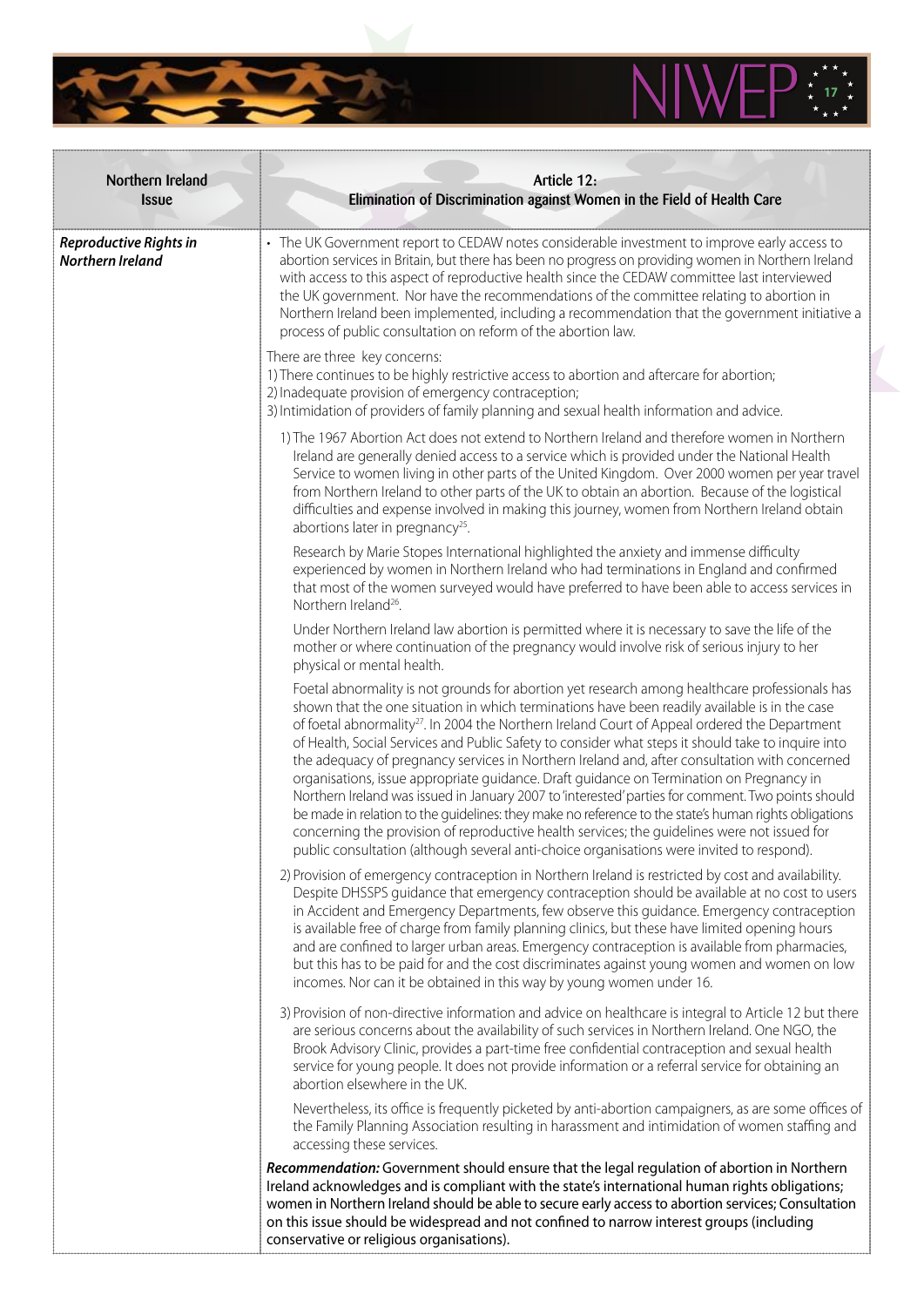

| Northern Ireland<br><b>Issue</b>                       | Article 12:<br>Elimination of Discrimination against Women in the Field of Health Care                                                                                                                                                                                                                                                                                                                                                                                                                                                                                                                                                                                                                                                          |
|--------------------------------------------------------|-------------------------------------------------------------------------------------------------------------------------------------------------------------------------------------------------------------------------------------------------------------------------------------------------------------------------------------------------------------------------------------------------------------------------------------------------------------------------------------------------------------------------------------------------------------------------------------------------------------------------------------------------------------------------------------------------------------------------------------------------|
| <b>Teenage Pregnancy in Northern</b><br><b>Ireland</b> | • In its response to the UK report to CEDAW in 1999 the committee expressed concern at the high<br>level of teenage pregnancy in Northern Ireland. Northern Ireland continues to have one of the<br>highest rates of teenage pregnancy in Europe. The restrictions discussed in the previous section are<br>major contributing factors to this. Young women have a right to access sexual health services that<br>are appropriate to their needs. The points made in relation to Article 10 about sex education are<br>also pertinent to this point.                                                                                                                                                                                            |
|                                                        | • The Department of Health and Social Services and Public Safety published its Teenage Pregnancy<br>and Parenthood Strategy and Action Plan which was developed by an inter-sectoral working group.<br>This publication sets out the aims of the Strategy and the actions associated with it. The strategy<br>was be taken forward by a Multi-Agency Implementation Group set up at the beginning of 2003.<br>However the resources allocated were extremely limited. The main concerns with respect to the<br>strategy and action plan is the delay in progress, it covers 2002-2007 but only got underway in early<br>March 2003. The Committee could ask the government about progress to date and future policy<br>and resource allocation. |
|                                                        | Recommendation: the strategy on teenage pregnancy and early parenthood is monitored for<br>effectiveness, adequately resourced and fully implemented. See also recommendations above re<br>sex education.                                                                                                                                                                                                                                                                                                                                                                                                                                                                                                                                       |
| <b>Mental Health</b>                                   | • There is an excessively high level of the use of prescription drugs in Northern Ireland. Whilst more<br>research needs to be conducted on the impact of the conflict on mental health, a number of<br>studies have indicated that there are higher levels of poor mental health in Northern Ireland <sup>28</sup><br>Research in 2007 <sup>29</sup> showed that young women in Northern Ireland experienced high levels of<br>stress, suffered from low self esteem, and that this was not being adequately addressed in terms of<br>mental health promotion or service provision.                                                                                                                                                            |
|                                                        | • A recent comprehensive government commissioned review of mental health and learning<br>disability <sup>28</sup> provided detailed data on levels of need and emphasised the need for major investment<br>in services. This includes provision for adolescents in Northern Ireland with mental health problems.                                                                                                                                                                                                                                                                                                                                                                                                                                |
|                                                        | • While the findings of the Bamford Review have been accepted by government there has been little<br>progress in implementing the recommendations.                                                                                                                                                                                                                                                                                                                                                                                                                                                                                                                                                                                              |
|                                                        | Recommendation: The government should be asked about how and when it intends to implement<br>the findings of the Bamford review and whether the necessary resources will be made available.                                                                                                                                                                                                                                                                                                                                                                                                                                                                                                                                                     |

**SANT** 

| <b>Number</b> | Questions Relating to Article 12                                                                                                                                                                                                                                                                                                                                                                 |
|---------------|--------------------------------------------------------------------------------------------------------------------------------------------------------------------------------------------------------------------------------------------------------------------------------------------------------------------------------------------------------------------------------------------------|
|               | What is the government planning to do, at both central and regional level, to ensure that women in<br>Northern Ireland can also secure early access to abortion services?<br>Will the government ensure that, at a minimum, the legal regulation of abortion in Northern Ireland<br>acknowledges and is compliant with the state's international human rights obligations?                       |
| 2             | What steps will the government take to ensure that consultation in decision-making around health-<br>care provision for women is widespread and not confined to narrow interest groups (including<br>conservative or religious organisations), and that the human rights of women are respected as a<br>matter of priority?                                                                      |
| 3             | Will the government commit to investigating the specific difficulties faced by teenage girls in<br>Northern Ireland in accessing sexual health and information services? Will it develop a comprehensive<br>inter-departmental strategy to address the difficulties and ensure that young women in Northern<br>Ireland have access to sexual health services, including emergency contraception? |
| 4             | What commitment will government make to ensuring that the strategy on teenage pregnancy and<br>early parenthood is adequately resourced, fully implemented and monitored for effectiveness?                                                                                                                                                                                                      |
| 5             | Will the government commit to and set a clear time scale for the implementation of the recommendations<br>of the Bamford Review on Mental Health and Learning Disability and provide a commitment that this<br>provision will be adequately resourced?                                                                                                                                           |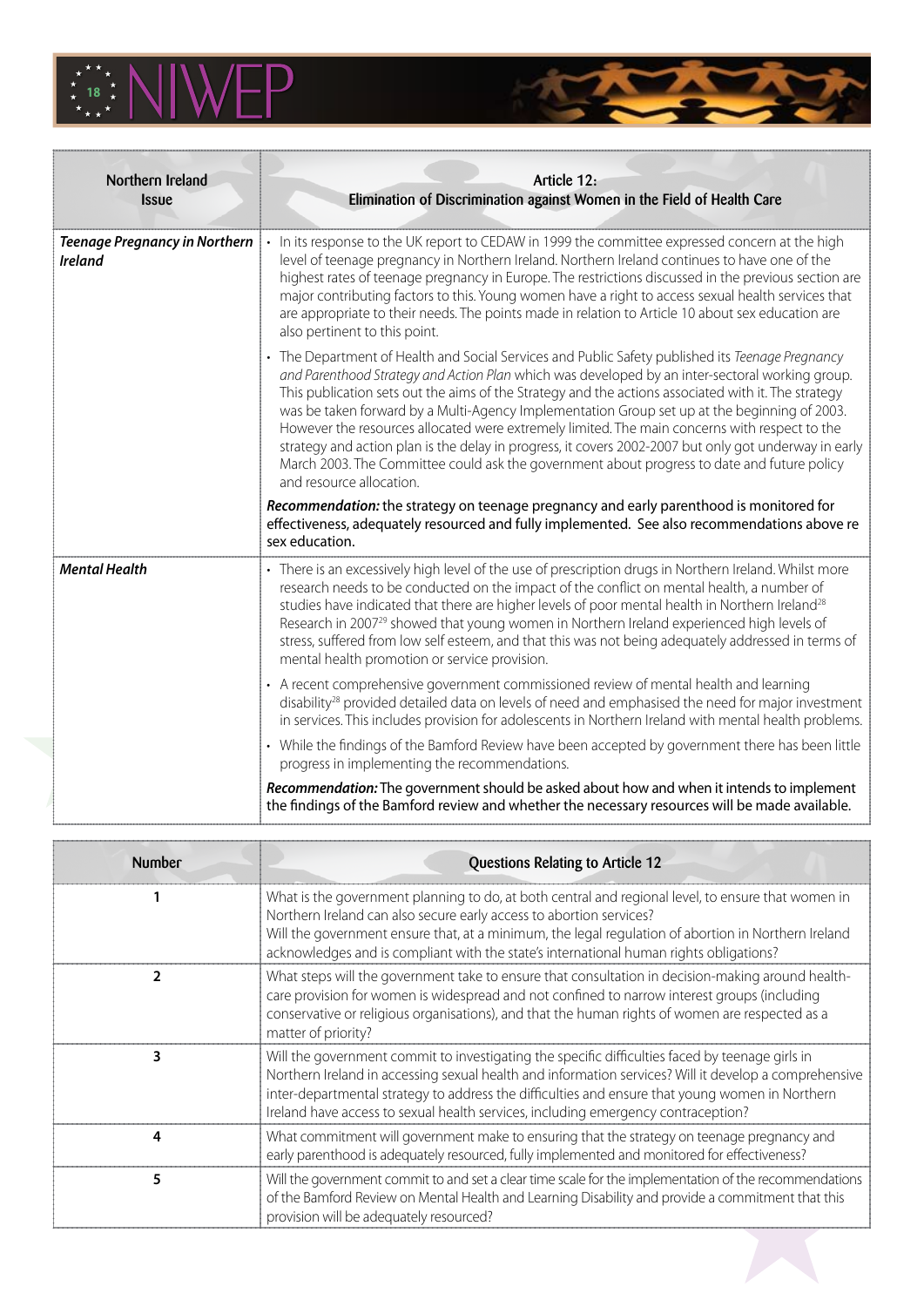

| Northern Ireland<br><b>Issue</b>                       | Article 13:<br>Economic, Social and Cultural Life                                                                                                                                                                                                                                                                                                                                                                                                                                                                                                                                                                                                                                                                                                                                                                                                                                                                          |
|--------------------------------------------------------|----------------------------------------------------------------------------------------------------------------------------------------------------------------------------------------------------------------------------------------------------------------------------------------------------------------------------------------------------------------------------------------------------------------------------------------------------------------------------------------------------------------------------------------------------------------------------------------------------------------------------------------------------------------------------------------------------------------------------------------------------------------------------------------------------------------------------------------------------------------------------------------------------------------------------|
| <b>Women and Pensions in</b><br>Northern Ireland       | • Gender differences in the labour market have an impact on women's economic situation in later<br>life, particularly in relation to their access to pensions. This is significant for women in Northern<br>Ireland as they are less likely to be in paid employment than in any other UK region, less likely to<br>be in occupational pension schemes and have lower average earnings. Pension provision still does<br>not take into consideration that women are the major carers and often give up employment to do<br>this. Government's pension policy has failed to address these substantive gender inequalities. It is<br>estimated that women in Northern Ireland receive just over 75% of the income that men receive<br>from the state pension <sup>31</sup> .                                                                                                                                                  |
|                                                        | • We are disappointed that pension policy has not taken into account the particular life patterns and<br>circumstances of women. Nor does it take into account work done in the home. Relying on<br>means-tested benefits rather than increasing the basic state pension will reinforce women's<br>dependency on the state, and further reduce their capacity to secure an independent income in<br>their own right. The increasing reliance on private pension provision in the UK has seriously<br>disadvantaged women. The Equality Commission for Northern Ireland provides substantive<br>discussion on this issue in its submission to the Committee.                                                                                                                                                                                                                                                                |
|                                                        | Recommendation: The government should increase the value of the state pension and take steps<br>to ensure that all women are entitled to a state pension, and that women do not continue to be<br>disadvantaged by absence from the labour market because of caring responsibilities.                                                                                                                                                                                                                                                                                                                                                                                                                                                                                                                                                                                                                                      |
| <b>Women and Poverty in</b><br><b>Northern Ireland</b> | • Research has consistently shown that women in Northern Ireland are vulnerable to poverty, as<br>lone mothers, as lower earners, as carers and in old age <sup>32</sup> . A wide range of measures of economic<br>inequality in Northern Ireland concluded that lone mothers were by far the most deprived group <sup>33</sup> .<br>This has a detrimental impact on physical and mental health <sup>34</sup> , and impacts on ability to work and<br>on future health and well-being. Action needs to be taken in a number of areas to address economic<br>and health disadvantages. The Northern Ireland anti-poverty strategy focuses on employment and<br>employability as the main route out of poverty. To do so prevents it from being a comprehensive<br>anti-poverty strategy, and fails to acknowledge the government's own research on the extent and<br>impact of low pay in Northern Ireland <sup>35</sup> . |
|                                                        | • We are concerned about the lack of progress in implementing the Northern Ireland anti-poverty<br>strategy and the fact that it does not have a resource attached to it. The setting up of the Working<br>Group in 2006 on promoting the social inclusion of lone parents was welcome but no report has<br>been made available.                                                                                                                                                                                                                                                                                                                                                                                                                                                                                                                                                                                           |
|                                                        | Recommendation: To effectively reduce working poverty and reduce benefit dependence the<br>minimum wage needs to be increased, benefit levels need to be reviewed in line with the real cost<br>of living and with average earnings so that those unable to work have a real opportunity of being<br>lifted out of poverty; the anti-poverty strategy should be resourced, implemented and monitored.<br>Targets should be time set.                                                                                                                                                                                                                                                                                                                                                                                                                                                                                       |

 $\overline{\mathbf{r}}$ 

 $\mathbf{z}$ 

Ñ

| <b>Number</b> | <b>Questions Relating to Article 13</b>                                                                                                                  |
|---------------|----------------------------------------------------------------------------------------------------------------------------------------------------------|
|               | What steps will be taken to ensure that data on gender and poverty in Northern Ireland is collected<br>and monitored?                                    |
|               | What steps will government take to ensure that women receive a fair and adequate state pension?                                                          |
|               | What will government do to ensure that policy is more effective through the integration of the<br>various equality strategies?                           |
|               | Will the UK government set targets to gender proof and gender budget all policies?                                                                       |
|               | Will the government ensure that there is a time frame for reviewing, implementing and monitoring<br>the measures contained in the anti-poverty strategy? |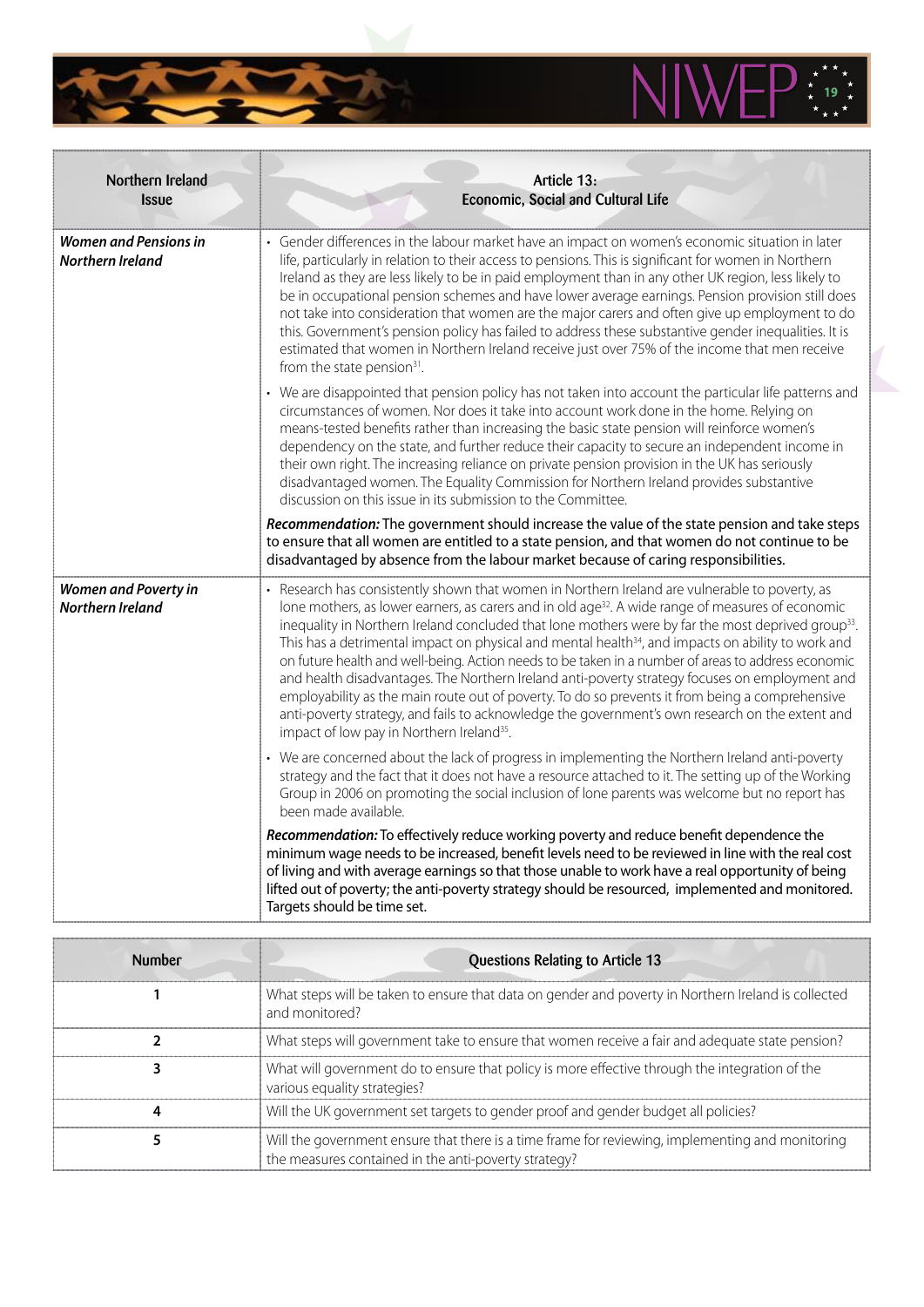

| Northern Ireland<br><b>Issue</b>                 | Article 14:<br><b>Rural Women</b>                                                                                                                                                                                                                                                                                                                                                                                                                                                                                                                                                                                                                                                                         |
|--------------------------------------------------|-----------------------------------------------------------------------------------------------------------------------------------------------------------------------------------------------------------------------------------------------------------------------------------------------------------------------------------------------------------------------------------------------------------------------------------------------------------------------------------------------------------------------------------------------------------------------------------------------------------------------------------------------------------------------------------------------------------|
| <b>Rural Women in Northern</b><br><b>Ireland</b> | • Women living in rural areas of Northern Ireland experience double and sometimes multiple<br>discriminations across a range of issues. The isolation perpetuated by the lack of transport<br>infrastructure and the lack for provision of range of services. Research has shown that woman<br>in Northern Ireland do play a vital role in maintaining agriculture through their off-farm work <sup>36</sup> .<br>However socio-cultural patterns of land transfer and the organisational culture of the agricultural<br>establishment continues to frustrate the greater participation of women in the industry and the<br>recognition of their role in a sustainable agriculture and rural development. |
|                                                  | • The Department for Agriculture and Rural Development has made a commitment in its Rural<br>Strategy (2007-2013) to deliver on a range of cross departmental initiatives, including the Gender<br>Equality Strategy. This is welcomed. However, there is little indication of what specific actions the<br>Department will take to enhance the representation of women on decision making bodies<br>responsible for delivery of rural policy at regional and local level.                                                                                                                                                                                                                                |
|                                                  | • Consultations with young women in the age group of 18-25 confirm the lack of involvement in<br>community development in rural areas.                                                                                                                                                                                                                                                                                                                                                                                                                                                                                                                                                                    |
|                                                  | Recommendations: Organisational practices that discriminate against women should be<br>addressed and strategies should be put in place to redress discriminatory practice, including the<br>under-representation of women in decision-making in this area.                                                                                                                                                                                                                                                                                                                                                                                                                                                |

The Marie of the Company

| <b>Number</b> | Questions Relating to Article 14                                                                                                                                                                                                                            |
|---------------|-------------------------------------------------------------------------------------------------------------------------------------------------------------------------------------------------------------------------------------------------------------|
|               | What can government do to ensure more inclusive and contemporary definitions of farm work are<br>needed in order to make women's farm work visible and provide statistical categories to ensure they<br>do not inadvertently reinforce gender inequalities? |
|               | Will government ensure that the agricultural establishment reflects on organisational practices that<br>discriminate against women, and put in place strategies to redress discriminatory practice?                                                         |
|               | How will government ensure that women have equal representation on policy making bodies?                                                                                                                                                                    |

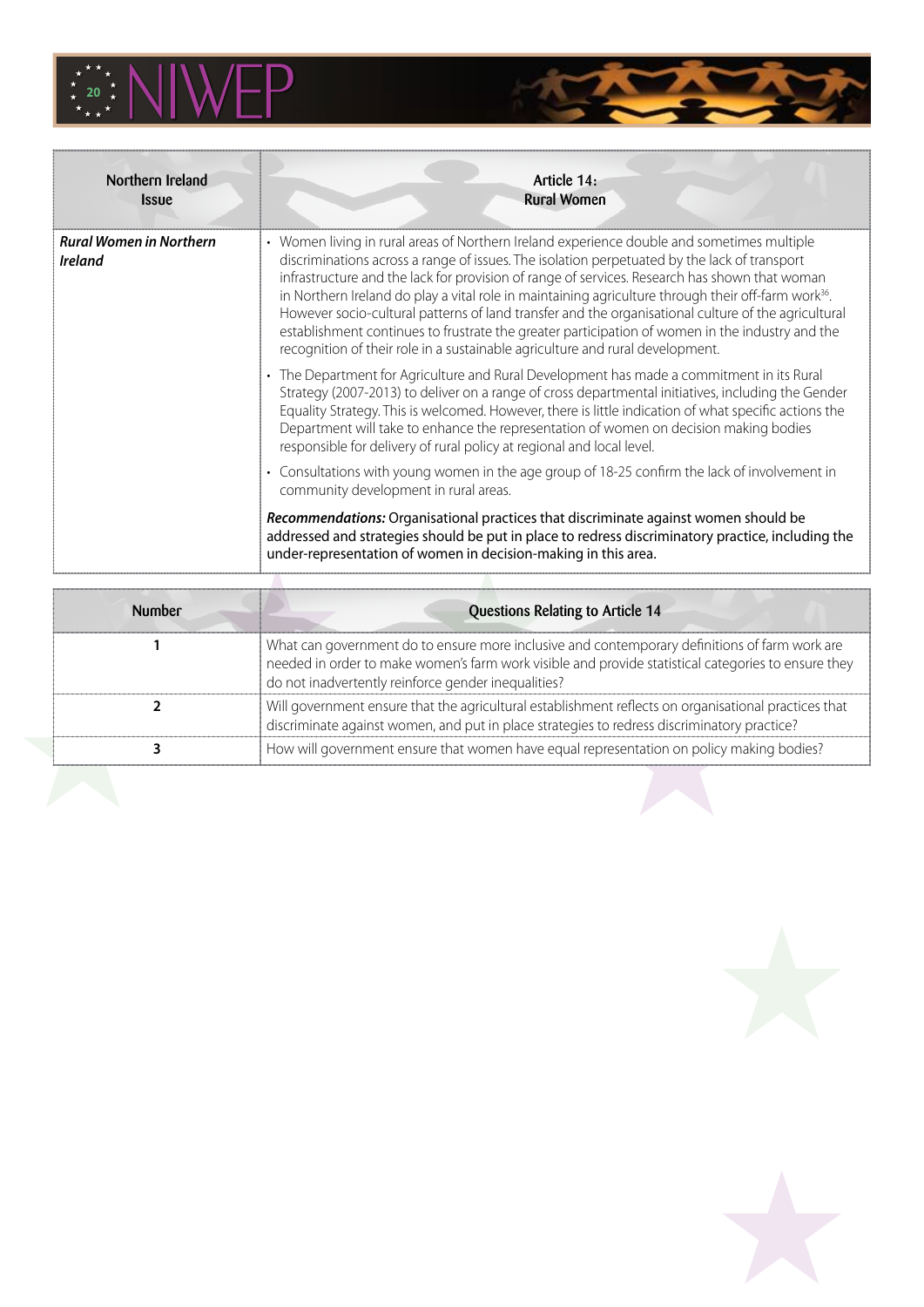

| Northern Ireland<br><b>Issue</b>                                                      | Article 15:<br>Equality before the Law and Civil Matters                                                                                                                                                                                                                                                                                                                                                                                                                                                                                                                                                                                                                                                                                                                                                                                                                     |
|---------------------------------------------------------------------------------------|------------------------------------------------------------------------------------------------------------------------------------------------------------------------------------------------------------------------------------------------------------------------------------------------------------------------------------------------------------------------------------------------------------------------------------------------------------------------------------------------------------------------------------------------------------------------------------------------------------------------------------------------------------------------------------------------------------------------------------------------------------------------------------------------------------------------------------------------------------------------------|
| Judicial Appointments in<br>Northern Ireland                                          | • The Committee should take into account the serious under-representation of women in the judiciary.<br>The UK government report states that "As of January 2007, Northern Ireland had four female county<br>court judges, 2 female district judges and 4 female resident magistrates. Of the lay magistrates there<br>were 150 women out of 276 in 2006. Overall, 47% of the judiciary are female." As the Committee on<br>the Administration of Justice notes in its submission to the Committee," of 4 Appeal Court judges,<br>none are female, and of 12 High Court judges, none are female. It is also worth noting that Law<br>Magistrates are not legally qualified and preside over a very small area of the law". Of the recent<br>appointments made by the Northern Ireland Judicial Appointments Commission, 62% were male<br>and 38% were female <sup>37</sup> . |
|                                                                                       | Recommendations: The Criminal Justice Review and the 2003 Implementation Plan <sup>38</sup> put forward<br>recommendations regarding equality monitoring and the development of an effective workforce<br>strategy. There has been only limited development in both these areas. It is recommended that<br>government ensures a timetable is in place for implementation of these measures.                                                                                                                                                                                                                                                                                                                                                                                                                                                                                  |
| Gender Issues relating to the<br><b>Police Service for Northern</b><br><b>Ireland</b> | • The new Police Service for Northern Ireland came into existence in 2001. The Act which constituted<br>the new service allows for 50/50 Catholic/Protestant quotas in recruitment but no such provision<br>was made to increase female representation. The Act did however make provision for a Gender<br>Action Plan which applies to the police, to police support staff and to the staff of the policing<br>board. This has not had an overall positive impact. Data shows that while 36% of selected recruits<br>are women, the percentage of police officers is 20%, only 1% more than in 1999, a situation which<br>the Oversight Commissioner concludes ' will require attention in the immediate future'39.                                                                                                                                                         |
|                                                                                       | • At the outset the Gender Action Plan contained 'no systematic analysis of police culture, of police<br>values and the ways that they might be alienating to women <sup>40</sup> . There has been little progress in<br>relation to creating a culture more welcoming to women or taking forward the recommendations<br>regarding part-time work, childcare and job share, despite the fact that the lack of progress in these<br>areas was consistently raised by the Oversight Commissioner.                                                                                                                                                                                                                                                                                                                                                                              |
|                                                                                       | • The Office of the Oversight Commissioner's most recent report (2007) noted that 'while opportunities<br>for part-time working and job sharing have been established they have not been operationally<br>implemented in any significant way. Likewise, childcare arrangements have been tentatively<br>established but not implemented'                                                                                                                                                                                                                                                                                                                                                                                                                                                                                                                                     |
|                                                                                       | Recommendations: The data demonstrates that the failure to retain women police officers is a<br>problem and therefore the above issues need to be addressed with urgency. This should include<br>measures to challenge a culture which disadvantages women and to act on the recommendations<br>regarding part-time work, childcare and job share which it has, to date, failed to do, despite the fact<br>that the lack of progress in these areas has been consistently raised by the Oversight Commissioner.                                                                                                                                                                                                                                                                                                                                                              |
| <b>Women detained in Northern</b><br><b>Ireland</b>                                   | • The UK government report makes no reference to the specific problems facing women detained in<br>Northern Ireland. These have been identified in research <sup>41</sup> and have been consistently raised by the<br>Northern Ireland Human Rights Commission, which includes substantive discussion of this issue in its<br>submission to the CEDAW Committee.                                                                                                                                                                                                                                                                                                                                                                                                                                                                                                             |
|                                                                                       | Recommendation: The Government should commit to implementing recommendations made by the<br>Northern Ireland Human Rights Commission on the rights for women detained in Northern Ireland                                                                                                                                                                                                                                                                                                                                                                                                                                                                                                                                                                                                                                                                                    |

 $\overline{\phantom{a}}$ 

ŵ

| <b>Number</b> | Questions Relating to Article 15                                                                                                                                                                                                                                                                                                                                                                                                     |
|---------------|--------------------------------------------------------------------------------------------------------------------------------------------------------------------------------------------------------------------------------------------------------------------------------------------------------------------------------------------------------------------------------------------------------------------------------------|
|               | Will government commit to establishing the recommendations emerging from research in Northern<br>Ireland and the recommendations made by the Northern Ireland Human Rights Commission on the<br>rights for women detained in Northern Ireland?                                                                                                                                                                                       |
|               | Will the government impose a timetable for the implementation of the recommendations of the Criminal<br>Justice Review relating to equality monitoring and the development of an effective workforce strategy?                                                                                                                                                                                                                       |
|               | What steps will the government take to address gender issues in the Police Service for Northern Ireland,<br>including the need to radically challenge a culture which disadvantages women and to act on the<br>recommendations regarding part-time work, childcare and job share which it has failed to do, despite<br>the fact that the lack of progress in these areas has been consistently raised by the Oversight Commissioner. |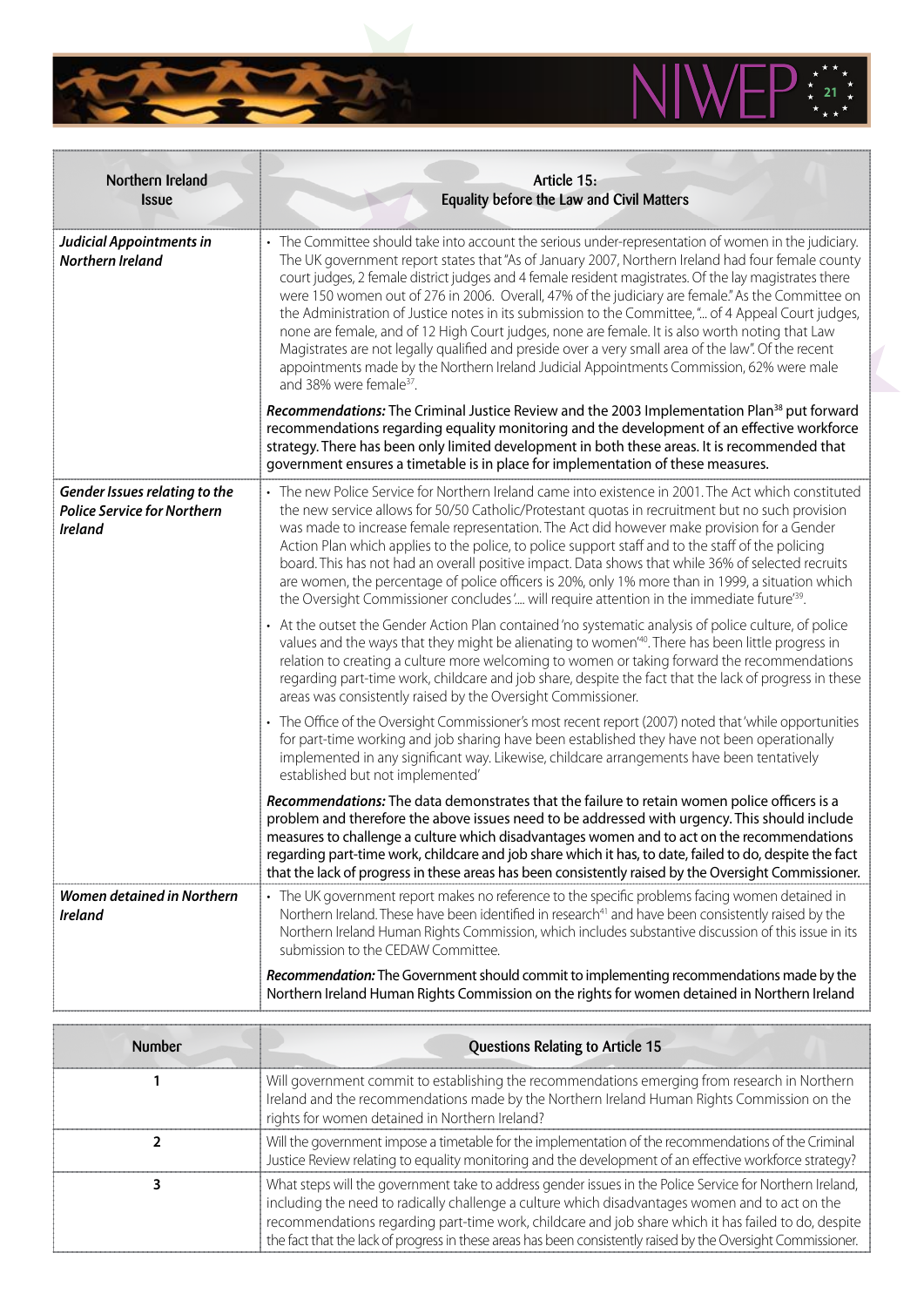

| Northern Ireland<br><b>Issue</b>                                      | General Recommendation 19 of the CEDAW Committee                                                                                                                                                                                                                                                                                                                                                                                                                                                                                                                                                    |
|-----------------------------------------------------------------------|-----------------------------------------------------------------------------------------------------------------------------------------------------------------------------------------------------------------------------------------------------------------------------------------------------------------------------------------------------------------------------------------------------------------------------------------------------------------------------------------------------------------------------------------------------------------------------------------------------|
| <b>Violence Against Women</b>                                         | • The 23,456 PSNI attended domestic violence incidents in 2006-2007 represent an increase of 1.7%<br>on the previous year and one incident every 22 minutes across Northern Ireland. There were 10,115<br>crimes with a domestic motivation in that year, more than the combined total of a number of<br>crimes including robbery, armed robbery, shoplifting, sexual offences against children and fraud.<br>Also in 2006-2007, 20% of attempted murders had a domestic motivation.                                                                                                                |
|                                                                       | • The recent Court Watch report in Northern Ireland highlighted a deep sense of dissatisfaction<br>by many survivors of domestic violence with the way in which they had been treated by many<br>personnel connected with the justice system.                                                                                                                                                                                                                                                                                                                                                       |
|                                                                       | • Sentencing is currently inconsistent. The fact that the violence is located within the home is still<br>frequently viewed as a mitigating rather than an aggravating factor.                                                                                                                                                                                                                                                                                                                                                                                                                      |
|                                                                       | • There are grave concerns over the delay between orders being made and being served and the<br>lack of a consistent approach to serving orders across the jurisdiction. Police are also frequently<br>failing to take alleged breaches of orders seriously or do not do so unless pressed to do so by a<br>solicitor. Women lack the information on the criminal justice system which would keep them up<br>to date and prepared.                                                                                                                                                                  |
|                                                                       | • Non-eligibility for legal aid is having serious implications on women accessing civil orders. The<br>means test places women in considerable financial hardship or forces them to give up their<br>employment. The protection of women is a public safety issue and should not be the personal<br>responsibility of individual women. Many women are left without access to legal protection.                                                                                                                                                                                                     |
|                                                                       | • Perpetrator programmes: In conjunction with strong prosecution and appropriate sentencing<br>of offenders, perpetrator programmes are recognised as contributing to the prevention of re-<br>offending. However, if the safety of women and children is to be ensured while men participate<br>in these programmes, it is essential that parallel support is made available for women partners<br>and their children.                                                                                                                                                                             |
|                                                                       | • Current contact provision does not offer adequate protection to vulnerable children. The issue<br>of child contact in domestic violence cases is complex and warrants informed consideration.<br>While there are mechanisms in place in public law proceedings re child contact to take account<br>of domestic violence, these are missing in private law proceedings                                                                                                                                                                                                                             |
|                                                                       | Recommendations: Government should ensure provision of specialist and integrated courts;<br>it should address child contact issues; it should ensure provision of independent advocates.                                                                                                                                                                                                                                                                                                                                                                                                            |
| <b>Rights of girls and young</b><br>women to be free from<br>violence | • The Northern Ireland Commissioner for Children and Young People has raised concerns about<br>the fact that within the home and family life there continues to be breaches of children's rights<br>under the UNCRC in terms of abuse and violence. In Northern Ireland children continue to be<br>the members of the population who can be hit because someone wants to punish them. The<br>Commission also argues for the need for comprehensive data on children affected by all forms of<br>violence to be collected on an annual basis, including sectarian, domestic and sexual exploitation. |
|                                                                       | Recommendations: There should be a pro-prosecution policy to ensure justice and protection<br>for women; domestic violence should be prosecuted as an aggravated offence; sentencing should<br>reflect the seriousness of the crime; there should be provision for specialised and integrated<br>courts to quickly and effectively deal with cases of domestic violence; independent advocates<br>should be provided to represent the view and needs of women and children.                                                                                                                         |

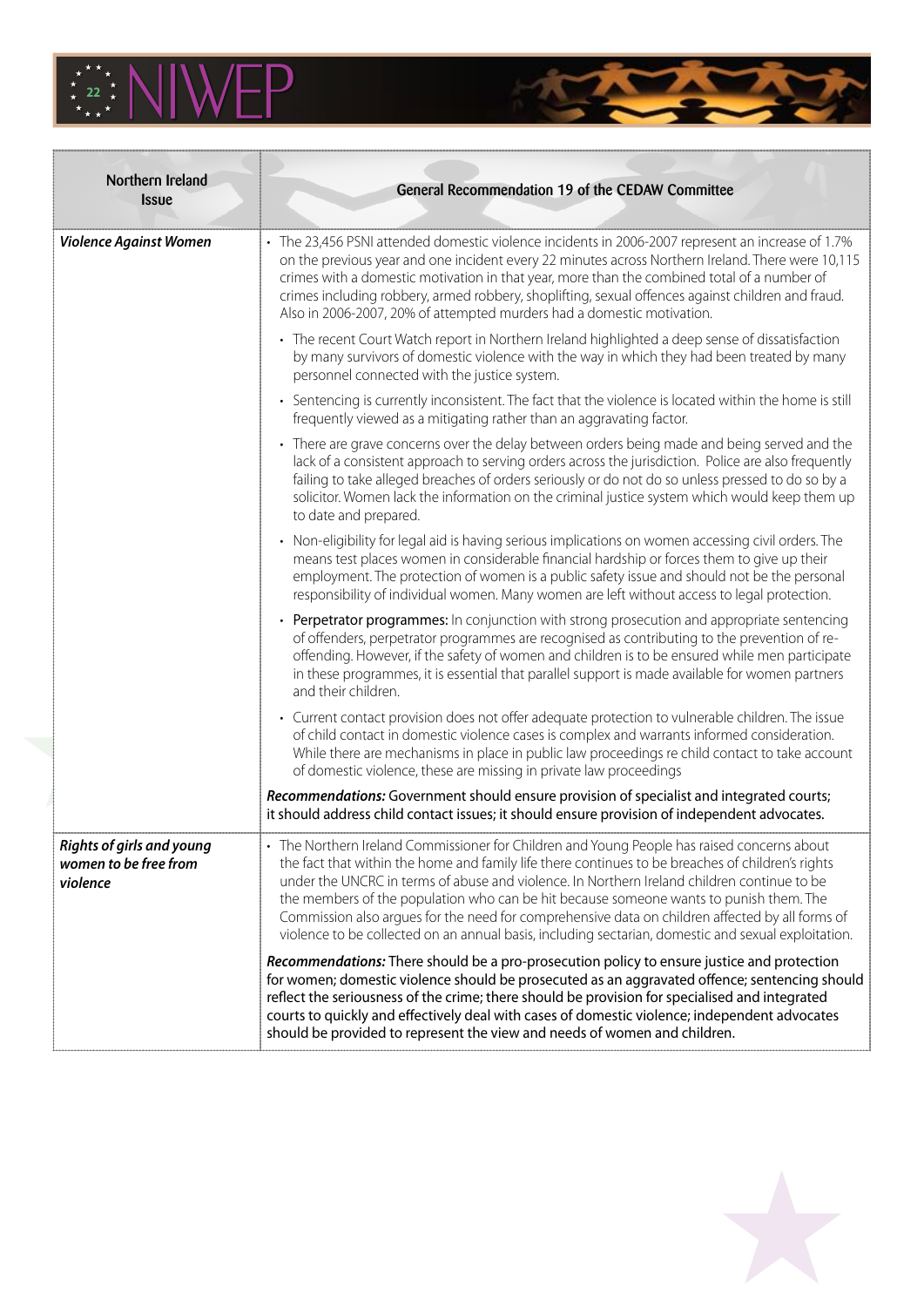

| <b>Number</b> | Questions Relating to Recommendation 19                                                                                                                                                             |
|---------------|-----------------------------------------------------------------------------------------------------------------------------------------------------------------------------------------------------|
|               | What is the UK Government doing to ensure access to justice in Northern Ireland for women and<br>children in the judicial system, for instance                                                      |
|               | - provision of specialist and integrated courts<br>- addressing child contact issues<br>- provision of independent advocates?                                                                       |
|               | What is the UK Government commitment to work in schools supporting equality in marriage and<br>family law?                                                                                          |
|               | Will the government legislate to ensure that children have a right to equal treatment under the law<br>and ensure that the law does not continue to legitimise the physical punishment of children? |
|               | Will the government commit to the resourcing and collection of comprehensive data on all forms of<br>violence and sexual exploitation against children?                                             |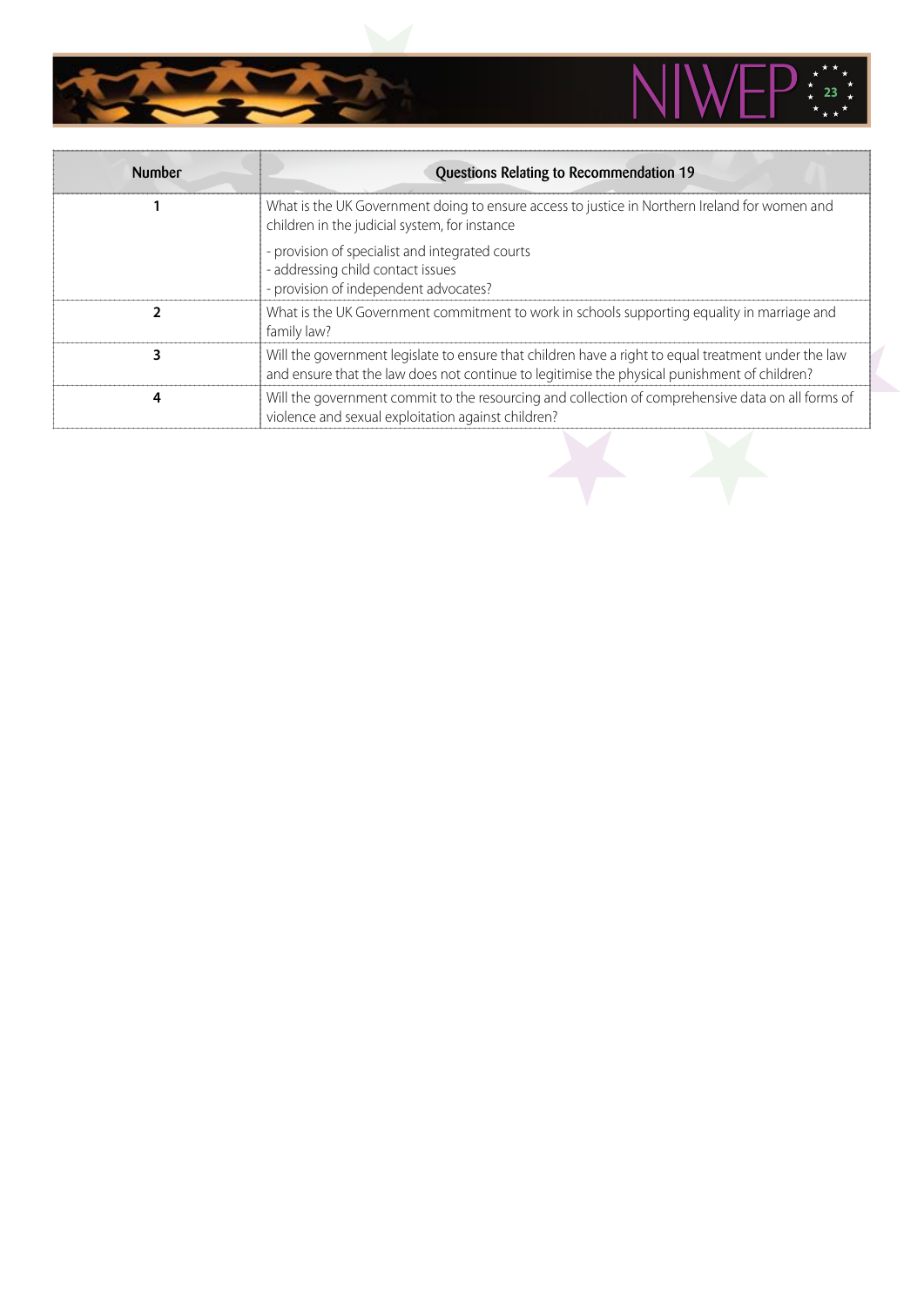

## Reference Quotes:

<sup>1</sup> Office of the First and Deputy First Minister (OFMDFM) (2006) *A Gender Equality Strategy for Northern Ireland 2006-2016 Belfast*: OFMDFM.

2 Equality Commission for Northern Ireland (2007) Keeping it Effective, Report on Public Authority Five Year Reviews of Equality Schemes, Belfast: ECNI

3 Barnardo's (2004) *Beyond the shadows*. Belfast: Barnardo's

4 Barnardo's (2004) *Beyond the shadows.* Belfast: Barnardo's

5 NI Commissioner for Human Rights (2007) BBC News Report http://bbc.co.uk/1/hi/northern-ireland/ 0703471.htm

6 Hinds, B and Gray AM (200 ) *Women and the Review of Public Administration in Northern Ireland.* Belfast: RPANI

7 Ibid

8 Commissioner of Public Appointments for Northern Ireland (2005) Working Group Report on Diversity and Public Bodies. London: Office of the Commissioner for Public Appointments

9 McAlister, S Gray AM and Neill,G (2007) *Still Waiting: the voices behind the statistics of young women growing up in Northern Ireland.* Belfast: YouthAction Northern Ireland

10 Women and Work Commission (2006) *Shaping a Fairer Future.* London: Cabinet Office

11 McAlister, S Gray AM and Neill,G (2007) *Still Waiting: the voices behind the statistics of young women growing up in Northern Ireland.* Belfast: YouthAction Northern Ireland

<sup>12</sup> Department of Education for Northern Ireland (DENI) (2005) *Education of School age Mothers Report.* Bangor: DENI

13 Gray, AM (1998) *New Opportunities for Young Mothers: Lifting the Limits.* Belfast: YouthAction NI and Moreland, R (2003) *An Evaluation of the Community Leadership Programme for Youth Mothers 2001-2003.* Belfast: YouthAction NI

<sup>14</sup>The Adequacy and Effectiveness of Educational Provision from Traveller Children and Young People in Northern Ireland, J Hamilton et al, Sept 2007 Report available on http://www.niccy.org/uploaded\_docs/ EC%20-%20Travellers%20report%20complete%20pdf. pdf

15 Schubotz, D Simpson, A and Rolston,B (2002) *Sexual Attitudes and Sexual Behaviour of Young People in Northern Ireland.* Belfast: Family Planning Association

16 Lewis,J (2006) *Work/family Reconciliation, Equal Opportunities and Social Policies: the interpretation of policy trajectories at the EU level and the meaning of gender equality,* Journal of European Public Policy, 13, 3, 420-437

17 Gray,AM and Carragher,L (2007) *Possibilities: the Views of lone Parents on Childcare in Northern Ireland.* Belfast: University of Ulster

18 DHSSPS (2005) *Review of Childcare First, Final Report.* Belfast: DHSSPS

19 Northern Ireland Government Press Release February 2008 - http://northernireland.gov.uk/news/newsde-120208

20 Scullion, F., Hillyard, P. & McLaughlin, E. (2005) *Poverty and Social Exclusion Project: Lone Parent Households in Northern Ireland,* Bulletin No 1 February 2005 Belfast: NISRA and Borooah, V (2007) *Measuring Economic Inequality: Deprivation, Economising and Possessing.* Social Policy and Society, 6, 1 pp 99-109.

21 Gray, AM and Carragher,L (2007) *Possibilities: the Views of Lone Parents on Training and Employment in Northern Ireland*

22 Freud Review (2007) *Reducing Dependency, Increasing Opportunity: Options for the Future of Welfare to Work.* London: Department for Work and Pensions

23 Department for Work and Pensions (2007) *In Work, Better Off: New Steps to Full Employment,* cm 7130 London: Department for Work and Pension

24 Adams, S Brewer, M and Shepherd, A (2006) *The Poverty Trade Off: Work Incentives and Income Distribution in Britain.* York: Joseph Rowntree Foundation

25 Rossiter, A and Sexton, M (2001) *The Other Irish Journey.* London: Marie Stopes International

26 Ibid

27 Family Planning Association N.I Factsheet (2003) Abortion. Belfast: Family Planning Association N.I and Health Promotion Agency

28 Northern Ireland Review of Mental Health and Learning Disability (2006) Mental Health Promotion Report. Belfast: DHSSPS

29 Northern Ireland Review of Mental Health and Learning Disability (2007) Final Report. Belfast: DHSSPS

30 McAlister, S Gray, AM and Neill, G (2007) *Still Waiting: the voices behind the statistics of young women growing up in Northern Ireland.* Belfast: YouthAction Northern Ireland

<sup>31</sup> Response by UK Minister for Women to Hansard Question on women and state pensions. 23 January 07 House of Commons Written answers

32 Hillyard et al (2003) *Bare Necessities: Poverty and Social Exclusion in Northern Ireland.* Belfast: Democratic Dialogue

33 Scullion, F., Hillyard, P., & McLaughlin, E. (2005) *Poverty and Social Exclusion Project: Lone Parent Households in Northern Ireland,* Bulletin No 1 February 2005 Belfast: NISRA and Borooah, V (2007) Measuring Economic Inequality: Deprivation, Economising and Possessing. Social Policy and Society, 6, 1 pp 99-109.

34 Gray, AM and Carragher, L (2007) *Possibilities: Lone Parents in Northern Ireland: Poverty, Health and Wellbeing.* Belfast: University of Ulster

<sup>35</sup> A range of organisations have raised concerns about the measures contained in the anti-poverty strategy and the delay in implementing measures to tackle poverty. These include umbrella NGO organisations and leading anti-poverty organisations.

36 Pini, B and Shortall, S (2006) Gender Equality in Agriculture: *Examining State Intervention in Australia and Northern Ireland.* Social Policy and Society, 5, 199-206

<sup>37</sup> Statistics from Office of the Lord Chief Justice February 2008

38 Criminal Justice System N.I (2003) Criminal Justice Review Implementation Plan

<sup>39</sup> Office of the Oversight Commissioner, Report 19, May 2007

40 Ibid

41 Northern Ireland Human Rights Commission (2004) *The Hurt Inside* Belfast: Northern Ireland Human Rights Commission



NORTHERN IRELAND **WOMEN'S EUROPEAN** PLATFORM Northern Ireland Women's European Platform 58 Howard Street Belfast BT1 6PJ e-mail: **niwep@btconnect.com** web: **www.niwep.org.uk**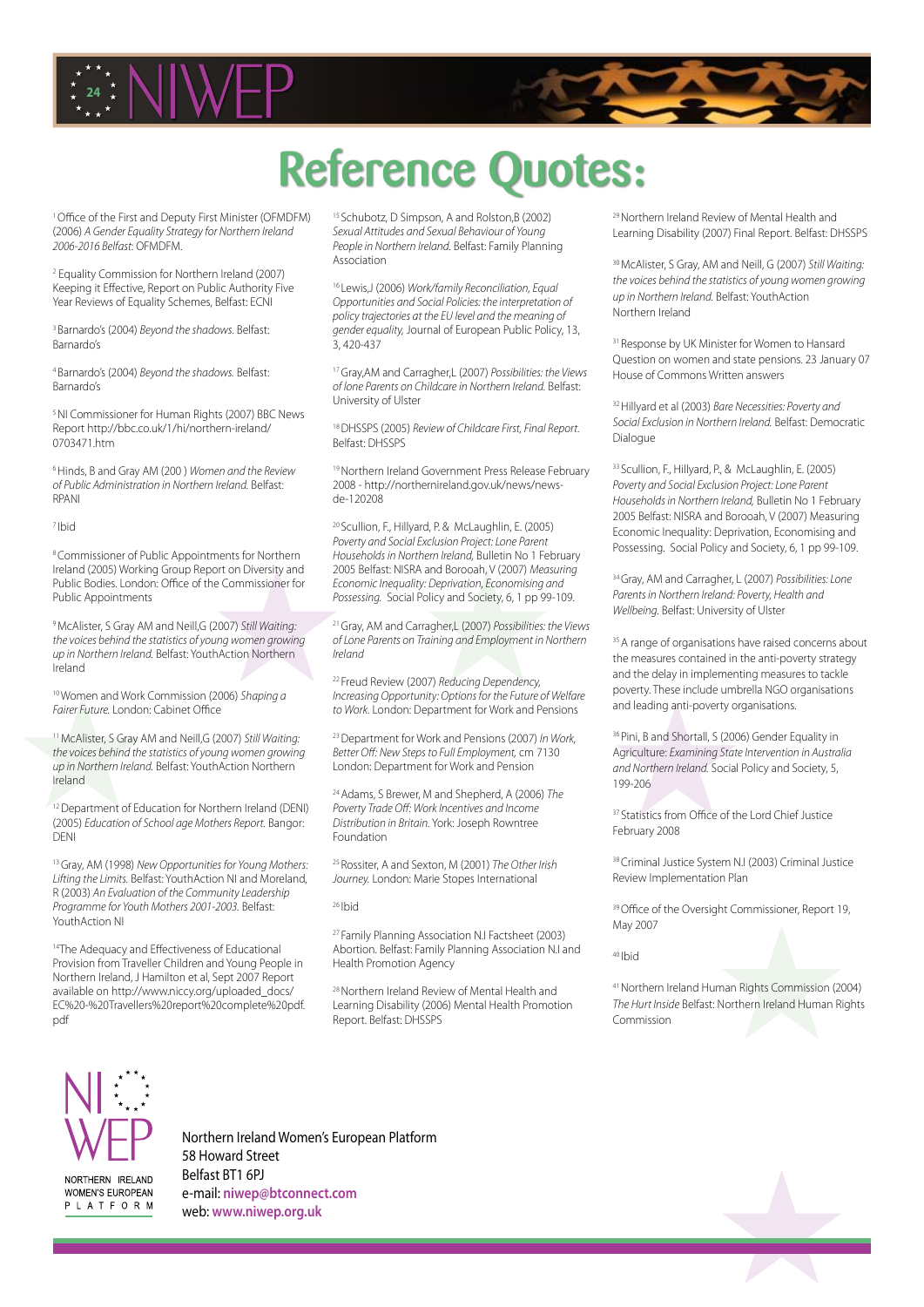